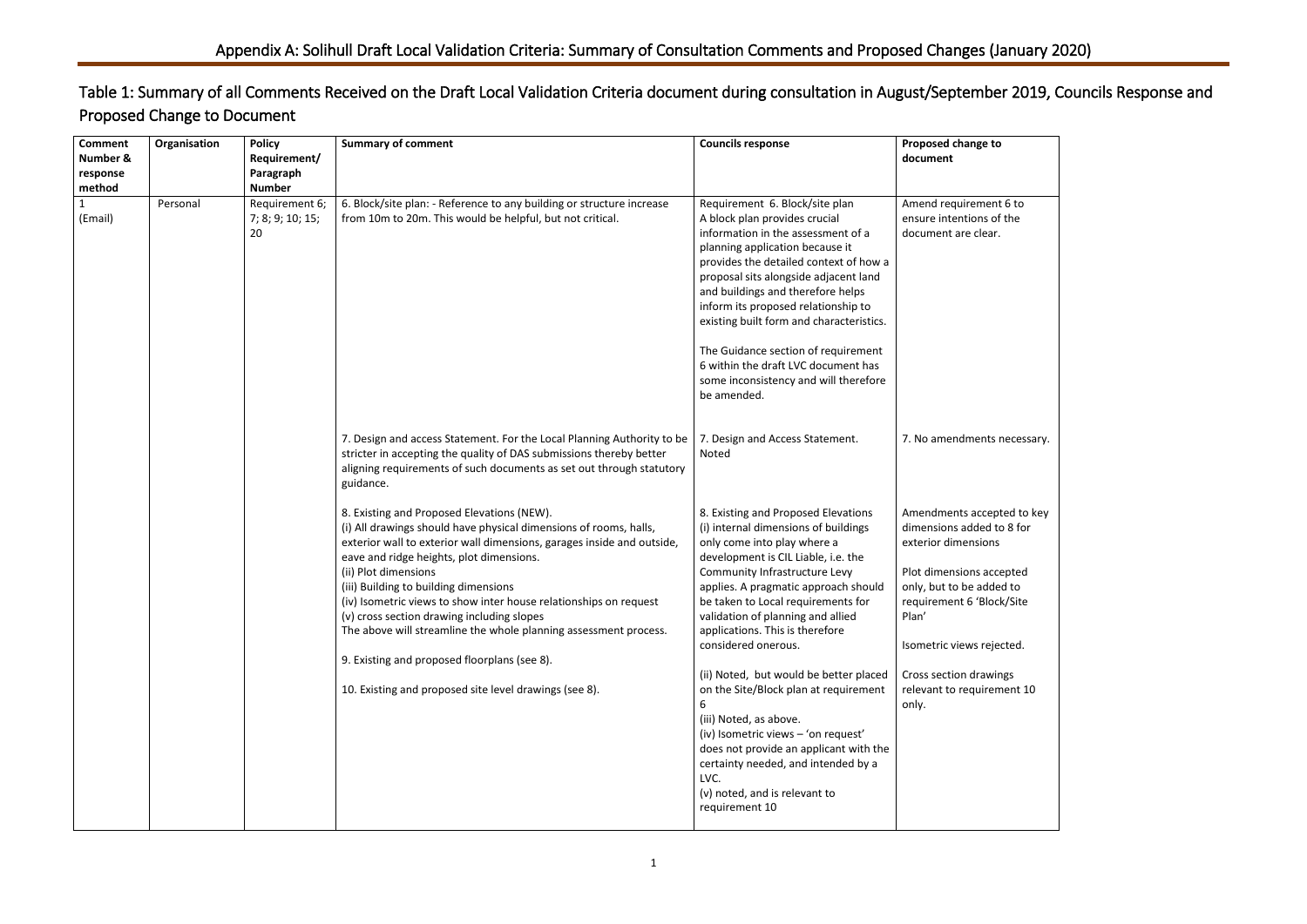| sessment<br>e added to<br>he document<br>vernment<br>w such<br>uld be carried |  |
|-------------------------------------------------------------------------------|--|
| ssessment<br>ct latest<br>and shall<br>P11 of the                             |  |
| ts required.                                                                  |  |
| nent 10 to<br>ctions.                                                         |  |
| e threshold<br>ubmission at<br>e from 50<br>dwellings.                        |  |
| Criteria<br>ge shall be<br>e reference to<br>Plans.                           |  |
|                                                                               |  |

|                           |          |     | 15. Character assessment.<br>These submissions are provided by the applicant. It should not be up<br>to the applicant to decide the criteria.                                                                                                                                                                                                                                                                                                                                                                                 | 15. Character Assessment<br>https://www.gov.uk/guidance/landsca<br>pe-and-seascape-character-<br>assessments<br>Guidance within the NPPG states that<br>an applicant may conduct their own<br>assessment and offers details of how<br>to go about doing this.                                                                                                                           | 15. Character assessment<br>A web link will be added to<br>this section of the document<br>and provides government<br>guidance on how such<br>assessment should be carried<br>out. |
|---------------------------|----------|-----|-------------------------------------------------------------------------------------------------------------------------------------------------------------------------------------------------------------------------------------------------------------------------------------------------------------------------------------------------------------------------------------------------------------------------------------------------------------------------------------------------------------------------------|-----------------------------------------------------------------------------------------------------------------------------------------------------------------------------------------------------------------------------------------------------------------------------------------------------------------------------------------------------------------------------------------|------------------------------------------------------------------------------------------------------------------------------------------------------------------------------------|
|                           |          |     | 20. Flood Risk Assessment<br>The threshold for submission should be reduced from 1ha to 0.3ha.                                                                                                                                                                                                                                                                                                                                                                                                                                | 20. Flood Risk Assessment<br>This section will be updated to reflect<br>latest national policy and shall<br>reference Policy P11 of the SLP only.                                                                                                                                                                                                                                       | 20. Flood Risk Assessment<br>Update to reflect latest<br>national policy and shall<br>reference Policy P11 of the<br>SLP only.                                                     |
| $\overline{2}$<br>(Email) | Personal | All | Please do not make the existing process any more complicated than it<br>already is. The Committee and the planning officer will surely concur.                                                                                                                                                                                                                                                                                                                                                                                | Comments noted.                                                                                                                                                                                                                                                                                                                                                                         | No amendments required.                                                                                                                                                            |
| 3<br>(Email)              | Personal |     | 10. Existing and Proposed site level drawings (NEW).<br>This is welcomed. It should also include cross sections across sites to<br>include adjoining land, not just buildings should be clearly set out in<br>the criteria.                                                                                                                                                                                                                                                                                                   | 10. Existing and Proposed site level<br>drawings<br><b>Cross Section Noted</b>                                                                                                                                                                                                                                                                                                          | Amend requirement 10 to<br>include cross sections.                                                                                                                                 |
|                           |          |     | 34. Travel Plan. The requirement should be reduced so they apply to<br>residential developments of more than 20 houses rather than 50<br>houses. This would be consistent with the recently made KDBH<br>neighbourhood plan, which defines larger residential developments as<br>more than 20 houses.<br>The proposal to deal with Travel Plans for smaller developments by<br>condition or within the transport statement is not acceptable.<br>It is noted that this is not consistent with the KDBH Neighbourhood<br>Plan. | 34. Travel Plan<br>It is accepted that some<br>Neighbourhood Plans identify travel<br>plans as necessary items in supporting<br>information for planning submissions<br>for developments of 20 or more<br>dwellings; rather than 50 dwellings as<br>stated in the draft LVC. This<br>amendment is accepted as amongst<br>other reasons aligns itself to Policy P7<br>and P8 of the SLP. | 34. Travel Plans<br>Amend to reduce threshold<br>for travel plan submission at<br>application stage from 50<br>dwellings to 20 dwellings.                                          |
| 4<br>(Email)              | Personal | All | The LVC ignores Neighbourhood Development Plans which may have<br>different policies within their own areas.<br>Every planning application must be validated against every criterion in<br>each of these categories (national, Borough, Parish/Designated area<br>criteria).                                                                                                                                                                                                                                                  | Noted                                                                                                                                                                                                                                                                                                                                                                                   | The Validation Criteria<br>introduction page shall be<br>updated to make reference to<br>Neighbourhood Plans.                                                                      |
| 5                         | Personal |     | Requirement 8, 9, 10 Requirement for a Scale Bar.                                                                                                                                                                                                                                                                                                                                                                                                                                                                             |                                                                                                                                                                                                                                                                                                                                                                                         |                                                                                                                                                                                    |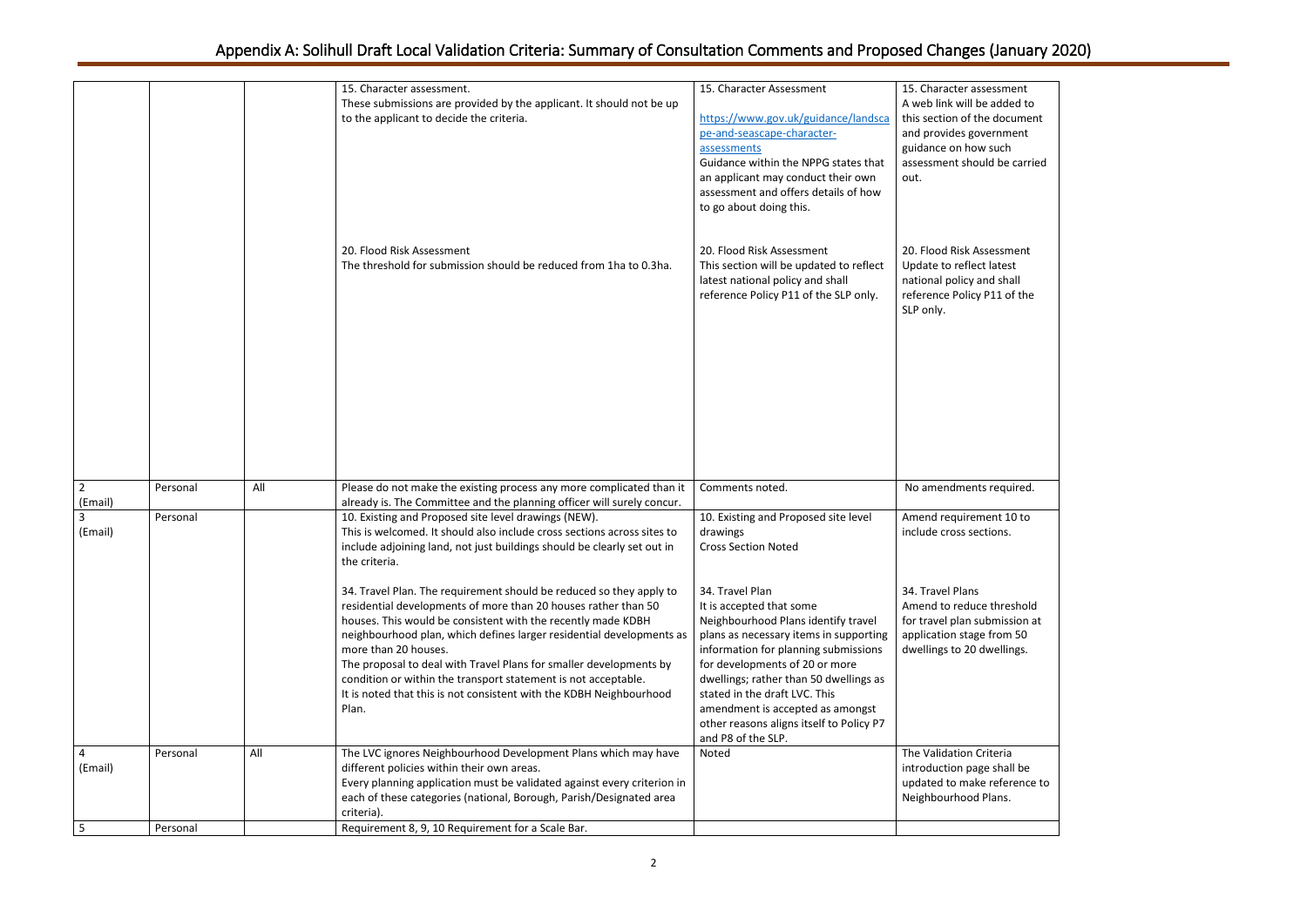| Noted and to be         |
|-------------------------|
| amended as above.       |
| No amendments           |
| required.               |
| No amendments           |
| required.               |
|                         |
|                         |
|                         |
|                         |
|                         |
|                         |
|                         |
|                         |
|                         |
|                         |
|                         |
|                         |
|                         |
|                         |
|                         |
| ion Plan                |
| to include reference to |
| Arrow with the plan     |
| ed to OS Grid North.    |
| d scales shall be made  |
|                         |
|                         |
| rred scale shall be     |
| I. Reference to the 45  |
| ine shall be made       |
| aking from the House    |
| ons Guidelines SPD.     |
|                         |
|                         |
| icy drivers from SLP.   |
|                         |
|                         |
|                         |
|                         |
| nents to be made in     |
| comments above.         |
|                         |
|                         |
|                         |
|                         |
|                         |
|                         |
|                         |
|                         |
|                         |
|                         |
|                         |

| (Email)      |          |            | This should be bolstered to include actual dimensions on all<br>А.<br>plans, therefore to negate the need to electronically measure<br>drawings.<br>Suggest a comprehensive validation checklist is produced for<br>В.<br>officers<br>Viability assessments should be submitted at validation stage<br>C.<br>and not during an application lifetime.                                                                                                                                                                                                                                                                                                                                                                                                                                                                                                               | Noted as above<br>А.<br>В.<br>Comprehensive validation<br>checklist produced for Officers<br>- this is already in place as<br>found at Table 1, Summary of<br><b>Local Validation Criteria</b><br>The applicant nor planning<br>C.<br>officer will know upfront<br>whether a scheme is viable<br>unless the scheme is<br>submitted as 'enabling<br>development' or the applicant<br>knows outright that the<br>scheme will not be policy<br>compliant, for example, in<br>terms of affordable housing.<br>Therefore there will be<br>occasions when a viability<br>assessment has to be<br>submitted during the lifetime<br>of the planning application. | A. Noted and to be<br>amended as above.<br>B. No amendments<br>required.<br>C. No amendments<br>required.                                                                                                                                                                                                                          |
|--------------|----------|------------|--------------------------------------------------------------------------------------------------------------------------------------------------------------------------------------------------------------------------------------------------------------------------------------------------------------------------------------------------------------------------------------------------------------------------------------------------------------------------------------------------------------------------------------------------------------------------------------------------------------------------------------------------------------------------------------------------------------------------------------------------------------------------------------------------------------------------------------------------------------------|----------------------------------------------------------------------------------------------------------------------------------------------------------------------------------------------------------------------------------------------------------------------------------------------------------------------------------------------------------------------------------------------------------------------------------------------------------------------------------------------------------------------------------------------------------------------------------------------------------------------------------------------------------|------------------------------------------------------------------------------------------------------------------------------------------------------------------------------------------------------------------------------------------------------------------------------------------------------------------------------------|
| 6<br>(Email) | Personal | <b>ALL</b> | Comments supplement those of the Public Open Space Society, as<br>below. But in addition:-<br>5. Location Plan. Should be referenced by a named road junction or a<br>point mark with the correct OS grid reference. The plan should be<br>orientated to OS Grid North. The preferred scale should be specified<br>as 1:2000; 1:5000 or 1:10,000<br>6. Block Site Plan. Preferred scale should be specified as 1:100; 1:200<br>1:500 or 1:1000<br>The explanation to the 45 degree rule could be clearer and taken from<br>the House Extensions Guidelines SPD.                                                                                                                                                                                                                                                                                                    | Requirement 5. Location Plan.<br>Noted and agreed, but to include<br>scales of 1:250 and 1:2500 as per the<br>National Validation Criteria as set out<br>in the NPPG<br>https://www.gov.uk/guidance/making<br>-an-application#Plans-and-drawings<br>Requirement 6. Noted regarding scale<br>as well as making clearer what the 45<br>degree rule is and how it's applied.                                                                                                                                                                                                                                                                                | 5. Location Plan<br>Amend to include reference to<br>a North Arrow with the plan<br>orientated to OS Grid North.<br>Preferred scales shall be made<br>explicit.<br>6. Preferred scale shall be<br>included. Reference to the 45<br>degree line shall be made<br>clearer taking from the House<br><b>Extensions Guidelines SPD.</b> |
|              |          |            | 7. Design and Access Statement<br>Policies from the SLP and NPPF should be quoted within the DAS as no<br>policy drivers are cited.<br>Requirements 8, 9, 10 Existing and Proposed Elevations; Floor Plans<br>and Site Levels.<br>Preferred scales should be specified as 1:50 1:100 or 1:200 with<br>details at 1:1 1:5 1:10 or 1:20<br>Requirement 8 &9 could be combined into a single section. Elevations<br>must be shown in orthographic projection. Additional perspective<br>drawings may be provided to assist interpretation of general<br>appearance and streetscene.<br>Important dimensions should be marked and stated on the drawings.<br>Essential dimensions would include: overall lengths, depth of an<br>extension from the original wall; ridge height; height to eaves;<br>distance to boundary or adjacent structure. Existing and Proposed | Requirement 7. Design and Access<br>Statement<br>Accept Policy drivers should be added<br>from the SLP.<br>Requirement 8, 9, 10<br>Noted re scale. Details at 1:1; 1:10 and<br>1:20 are onerous and would place an<br>undue burden on development and<br>their submissions and would not be<br>proportionate to the scale and nature<br>of applications submitted. Where such<br>details are required, these can be<br>secured through planning condition.<br>All other points noted, with the<br>exception of orthographic projections<br>which are not proportionate every                                                                             | 7. DAS<br>Add policy drivers from SLP.<br>8, 9, 10<br>Amendments to be made in<br>line with comments above.                                                                                                                                                                                                                        |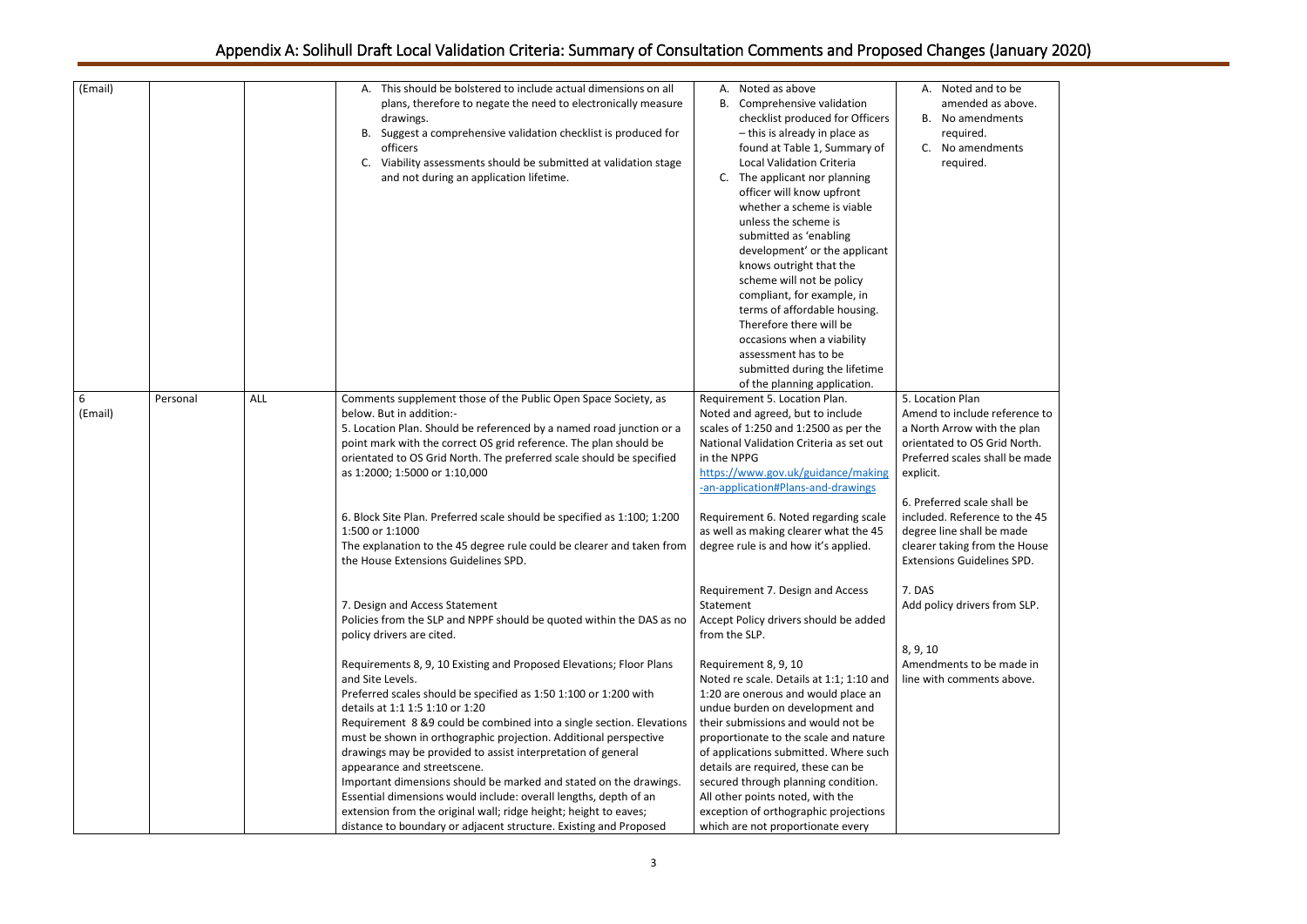: Aerodrome sessment. iclude dance and velopment ssessment is

: Agriculture ng Assessment Ine with

**Crime** 

ed.

ogical

odiversity) update the ce from re from Biodiversity  $\text{Conservation}$  – tions and hin the

. Flood Risk

be updated to rional policy nce Policy P11

| plans should be placed adjacent to each other on the same sheet or if<br>shown on separate sheets the layout should be the same so that<br>corresponding views are shown in the same position.                                                                                                                                                                                                                                                                                                                                                                                                                                                                                                                                                                                                                                                | application submission and therefore<br>cannot be considered at validation<br>stage.<br>Orientation of layout drawings to<br>provide consistent templates<br>accepted. |                                                                                                                                                                                                                                                            |
|-----------------------------------------------------------------------------------------------------------------------------------------------------------------------------------------------------------------------------------------------------------------------------------------------------------------------------------------------------------------------------------------------------------------------------------------------------------------------------------------------------------------------------------------------------------------------------------------------------------------------------------------------------------------------------------------------------------------------------------------------------------------------------------------------------------------------------------------------|------------------------------------------------------------------------------------------------------------------------------------------------------------------------|------------------------------------------------------------------------------------------------------------------------------------------------------------------------------------------------------------------------------------------------------------|
| Requirement 11. Aerodrome Safeguarding Assessment<br>This section is ambiguous as to when the information is required.<br>Perhaps it should specify the requirement applies when the<br>development has large areas of surface that could reflect radio waves<br>or sunlight or expanses of water that could attract aquatic birds.                                                                                                                                                                                                                                                                                                                                                                                                                                                                                                           | Requirement 11: Aerodrome<br>Safeguarding Assessment.<br>Noted                                                                                                         | Requirement 11:<br>Safeguarding Asse<br>Amend LVC to inc<br>reference to guida<br>explain likely deve<br>where such an ass<br>needed.                                                                                                                      |
| Requirement 12. Agricultural Workers' Dwelling Assessment<br>Title is not consistent to the NPPF which refers to a 'Rural Worker'.<br>Ambiguous description as to when this assessment is required. In line<br>with NPPF 79a amend description to 'Essential Rural Workers Dwelling<br>Assessment'.                                                                                                                                                                                                                                                                                                                                                                                                                                                                                                                                           | Requirement 12: Agriculture Worker's<br><b>Dwelling Assessment</b><br>Noted.                                                                                           | Requirement 12:<br>Worker's Dwelling<br>Update report in I<br>NPPF.                                                                                                                                                                                        |
| Requirement 17. Crime Assessment. Suggest this requirement is<br>extended to include other commercial premises, for example banks,<br>jewellers, premises selling alcohol, bookmakers.                                                                                                                                                                                                                                                                                                                                                                                                                                                                                                                                                                                                                                                        | Requirement 17. Crime Assessment<br>Noted                                                                                                                              | Requirement 17.<br>Assessment<br>No action require                                                                                                                                                                                                         |
| Requirement 18. Ecological/Geological Assessment<br>(Biodiversity/Geodiversity)<br>Geodiversity is not indicated in the list of relevant development types.<br>There should be an appropriate reference to sites of geological<br>interest or resource value.<br>In relation to habitats, relevant developments should include anything<br>that could harm wildlife migration - on or below the surface, through<br>water, or in the air (e.g. bats). (Wildlife corridors are stated as<br>essential in 10.4.6 of the Local Plan.)<br>The Assessment should include a description of mitigation measures<br>to improve the permeability for wildlife of extensive fencing,<br>continuous lines of buildings, or new roadways. Provisions such as<br>gaps or tunnels for wildlife, or green pathways, should be detailed in<br>the Assessment. | Requirement 18.<br>Ecological/Geological Assessment<br>(Biodiversity/Geodiversity)<br>Noted.                                                                           | Requirement 18.<br>Ecological/Geolog<br>Assessment<br>(Biodiversity/Geo<br>It is proposed to u<br>LVC with guidance<br>relevant guidance<br>Circular 06/2005 I<br>and Geological Co<br><b>Statutory Obligati</b><br>their impact withi<br>planning system. |
| Requirement 20 Flood Risk Assessment<br>The reference to "development sites larger than 1 ha" is misleading.<br>The local experience is that heavy rainfall can cause flooding issues<br>irrespective of the Flood Zone.<br>Policy P11 has no size limit and states "All new development shall<br>incorporate sustainable drainage systems, unless it is shown to be                                                                                                                                                                                                                                                                                                                                                                                                                                                                          | Requirement 20. Flood Risk<br>Assessment<br>Noted.                                                                                                                     | Requirement 20.<br>Assessment<br>This section will b<br>reflect latest natio<br>and shall referend<br>of the SLP.                                                                                                                                          |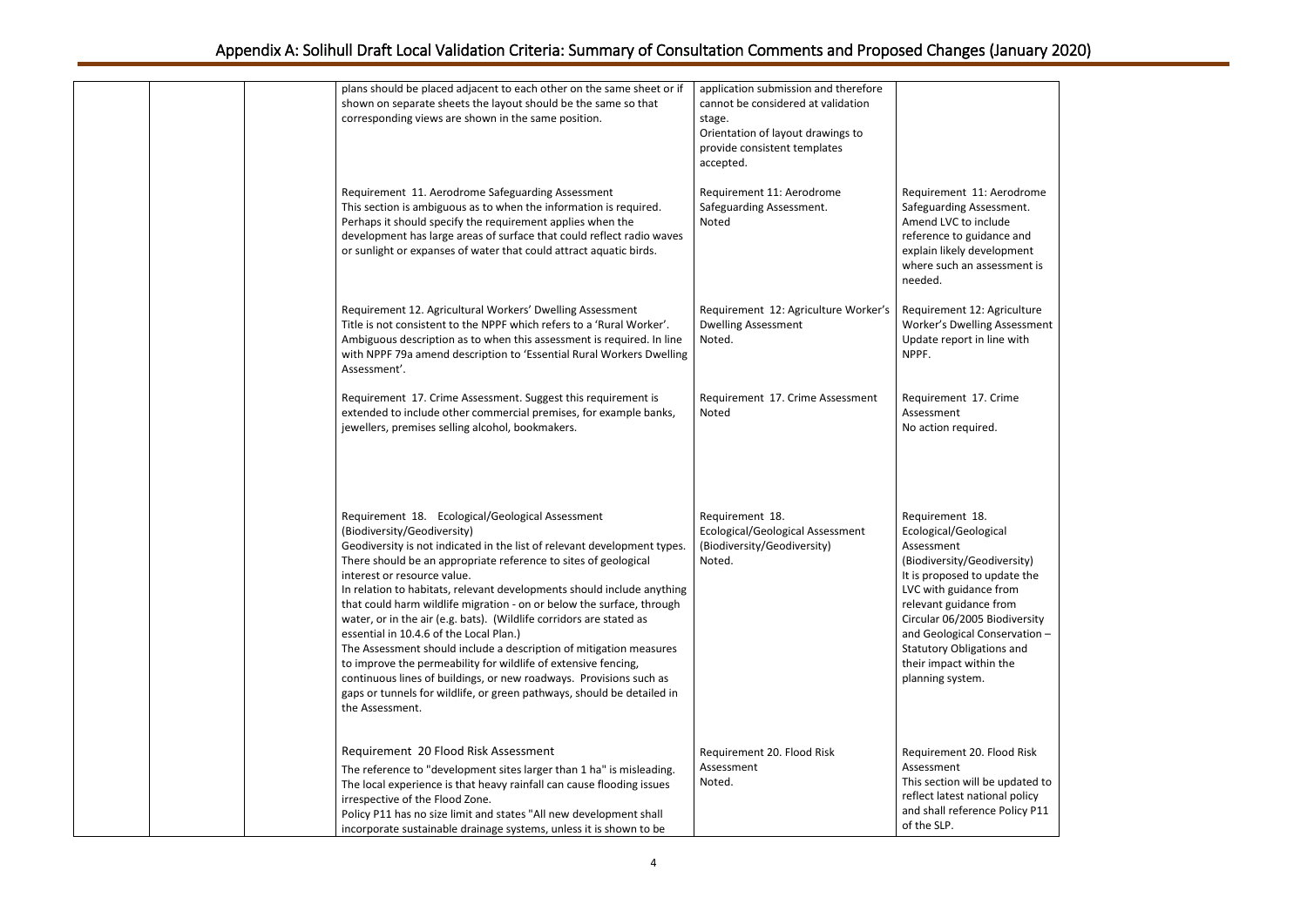update the rence to 's good n Planning

<sub>england.org.uk</sub>

24 Lighting

L Structural

ill be updated ass  $\overline{Q}$ 

|                           |                                                  | impractical to do so".<br>The planning policy objective is for there to be no increase in<br>immediate run-off from a site due to the proposed development. The<br>added run-off from a conventional house extension or conversion is<br>generally not significant, but information should be provided by<br>applicants at a much lower threshold than a site of 1 hectare.<br>It's suggested that a Flood Risk Assessment be required for any<br>development involving an increase in the area of buildings and hard-<br>surfacing of 500 square metres.                    |                                                                                                                                         |                                                                                                                                                                                                                                                                           |
|---------------------------|--------------------------------------------------|------------------------------------------------------------------------------------------------------------------------------------------------------------------------------------------------------------------------------------------------------------------------------------------------------------------------------------------------------------------------------------------------------------------------------------------------------------------------------------------------------------------------------------------------------------------------------|-----------------------------------------------------------------------------------------------------------------------------------------|---------------------------------------------------------------------------------------------------------------------------------------------------------------------------------------------------------------------------------------------------------------------------|
|                           |                                                  | Requirement 1 Heritage Statement<br>The definition "Any application affecting heritage assets or their<br>setting" is open to misinterpretation.<br>In terms of "setting", many factors of size, style, and topography are<br>involved, and a Heritage Statement should be required whenever a<br>proposed development (or external lighting therefrom) and a heritage<br>asset are, together, visible from one or more public viewpoints.<br>The definition should be sufficiently prescriptive to identify any risk of<br>an impact on the setting of a heritage building. | Requirement 21 Heritage<br>Statement<br>Noted. Further guidance will be<br>included to demonstrate what is<br>meant by 'setting'.       | Requirement 21 Heritage<br>Statement<br>It is proposed to update th<br>LVC making reference to<br>Historic England's good<br>practice advice in Planning<br>Note 3.<br>https://historicengland.org<br>/images-<br>books/publications/gpa3-<br>setting-of-heritage-assets/ |
|                           |                                                  | Requirement 24 Lighting Assessment<br>The word "significant" with regard to external lighting is undefined.<br>Although difficult to define, the test should be whether lighting from<br>the development spills beyond the site boundary. If any external light<br>source projects light beyond the site boundary, then a Lighting<br>Assessment should be required.<br>Requirement 31 Structural Survey                                                                                                                                                                     | Requirement 24 Lighting<br>Assessment<br>The comments received make no<br>additional points to that already<br>provided within the LVC. | Requirement 24 Lightin<br>Assessment<br>No action required.                                                                                                                                                                                                               |
|                           |                                                  | When Permitted Development rights are being invoked for the re-use<br>of a building within a Green Belt location, the Structural Survey should<br>demonstrate that the restrictions are being complied with.<br>As an example, the Permitted Development restrictions of Class Q do<br>not permit the installation or replacement of the floor. Applicants<br>should be advised a full planning application would be required.                                                                                                                                               | Requirement 31 Structural Survey<br>Noted.                                                                                              | Requirement 31 Structura<br>Survey<br>The draft LVC will be upda<br>to make clear Class Q<br>requirements.                                                                                                                                                                |
|                           |                                                  | Requirement 38 Waste Audit<br>The phrase "flatted development below the majors' threshold " is<br>unclear                                                                                                                                                                                                                                                                                                                                                                                                                                                                    | Requirement 38 Waste Audit<br>Noted                                                                                                     | Requirement 38 Waste<br>Audit<br>No action required.                                                                                                                                                                                                                      |
| $\overline{7}$<br>(Email) | <b>Barton Wilmore</b><br>on behalf of IM<br>Land | Application Form: Given that not all questions of the application form<br>are always relevant, this should be caveated 'where relevant' or<br>similar, to ensure there is sufficient flexibility.                                                                                                                                                                                                                                                                                                                                                                            | <b>Application Form</b><br>Noted                                                                                                        |                                                                                                                                                                                                                                                                           |
|                           |                                                  | Ownership Certificates: Not all application types require ownership<br>certificates to be signed. Article 39 of the Town and Country Planning<br>(Development Management Procedure) (England) Order 2015 does                                                                                                                                                                                                                                                                                                                                                                | <b>Ownership Certificates</b><br>Noted                                                                                                  |                                                                                                                                                                                                                                                                           |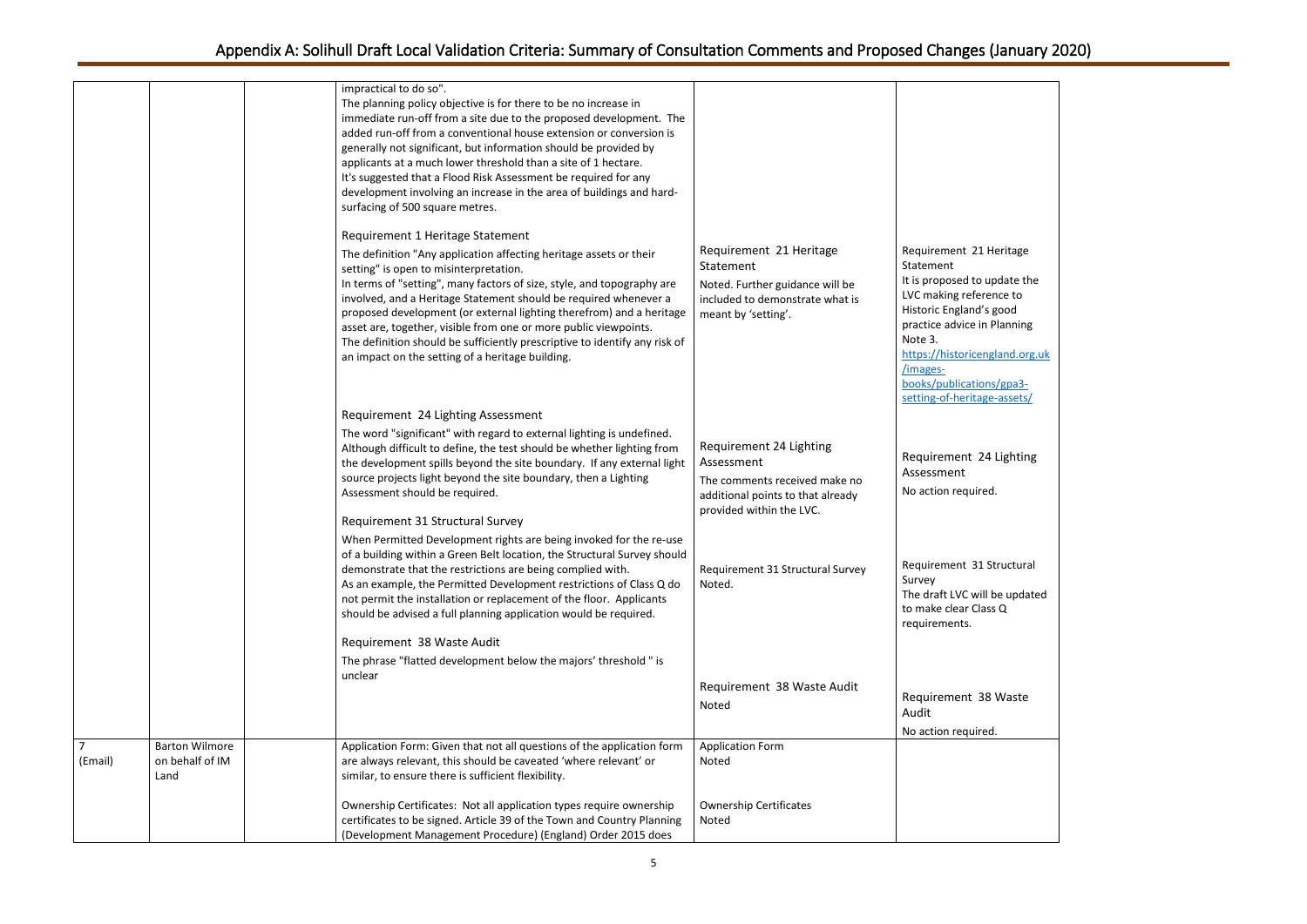ss Statement hent 7 to iver to the rence ID: 14-

ed Plans caveated to major housing om showing e on houses ne, but must e this criteria new s adjacent or: existing built

ssment nclude contact lvice can be

nt: vording to major here a f crime arises, assessment be

Itement (EIA) ed to reflect egulations.

sment:

| not require an Ownership Certificate for a Lawful Development<br>Certificate for example.                                                                                                                                                                                                                                                                                                                                                                                                                                                                                                                                                                                                     |                                                                                                                                                                                                                                                                                                                                                  |                                                                                                                                                                                                                |
|-----------------------------------------------------------------------------------------------------------------------------------------------------------------------------------------------------------------------------------------------------------------------------------------------------------------------------------------------------------------------------------------------------------------------------------------------------------------------------------------------------------------------------------------------------------------------------------------------------------------------------------------------------------------------------------------------|--------------------------------------------------------------------------------------------------------------------------------------------------------------------------------------------------------------------------------------------------------------------------------------------------------------------------------------------------|----------------------------------------------------------------------------------------------------------------------------------------------------------------------------------------------------------------|
| Location Plan: This requirement does not reflect situations where a<br>site location plan may not be required. This includes Section 73<br>applications to vary/remove a planning condition.                                                                                                                                                                                                                                                                                                                                                                                                                                                                                                  | <b>Location Plan:</b><br>Noted                                                                                                                                                                                                                                                                                                                   |                                                                                                                                                                                                                |
| Design and Access Statement: There is an error referring to the<br>'GPDO' within the document title column. This should be amended.<br>It would also be sensible to list out when a DAS is required (as set out<br>in Paragraph: 030 Reference ID: 14-030-20140306 of the National<br>Planning Practice Guidance (NPPG) to ensure that this is clear to users<br>of the document.                                                                                                                                                                                                                                                                                                             | Design and Access Statement<br>Noted                                                                                                                                                                                                                                                                                                             | Design and Acces<br>Amend requirem<br>update policy dri<br>NPPG. 030 Refer<br>030-20140306                                                                                                                     |
| Existing/ Proposed Plans: it would appear that some of the<br>requirements for the existing/proposed plans would be slightly<br>excessive to ensure a valid application. This included:<br>The requirement to show any blank elevations to show that<br>$\bullet$<br>nothing is happening.<br>The requirement to show an entire elevation even if only<br>partial works are being undertaken.<br>The requirement to name all proposed rooms.<br>The requirement to show the 45 line on all floorplans.<br>It would also appear sensible to list out the cartographic requirements<br>of drawings (the requirement for a North arrow for example) once in<br>the document to avoid repetition. | Existing/ Proposed Plans<br>The purpose of including such<br>requirements within the LVC is to<br>ensure greater clarity and certainty to<br>the Council and interested parties<br>when considering and commenting on<br>proposed development.                                                                                                   | Existing/Propose<br>The LVC will be c<br>exclude all new r<br>development fro<br>the 45 degree lin<br>within the schem<br>still demonstrate<br>where proposed<br>development sits<br>is juxtaposed to<br>form. |
| Air Quality Assessment: The trigger to provide an Air Quality<br>Assessment is ambiguous and difficult to understand. This may create<br>confusion as to when an assessment is required. The text showing<br>what is required is also not clear and could create confusion and<br>delays in the validation process.                                                                                                                                                                                                                                                                                                                                                                           | Air Quality Assessment:<br>Noted                                                                                                                                                                                                                                                                                                                 | Air Quality Asses<br>Update LVC to in<br>details where ad<br>received.                                                                                                                                         |
| Crime Assessment: The requirement to provide a crime assessment<br>for all major applications would appear to be onerous and excessive<br>and would not specifically be required within all applications. There is<br>also no specific trigger within Policy P15 of the Local Plan. The Council<br>may wish to consider moving this to a separate section offering<br>guidance on what could be included to ensure all issues are covered if<br>required.                                                                                                                                                                                                                                     | <b>Crime Assessment:</b><br>Noted. Amend wording to caveat that<br>only major development where a<br>significant risk of crime arises, should<br>such an assessment be undertaken.<br>Major development will explore how<br>proposed layouts have been<br>developed through their DAS, thus<br>taking account of Secure by Design<br>principles. | <b>Crime Assessmer</b><br>Noted. Amend w<br>caveat that only<br>development wh<br>significant risk of<br>should such an a<br>undertaken.                                                                       |
| Environment Statement (EIA): the regulations relating to EIA are out<br>of date and should be updated. The suggested trigger for a screening<br>opinion also does not appear to reflect the different triggers within<br>the regulations.                                                                                                                                                                                                                                                                                                                                                                                                                                                     | Environment Statement (EIA)<br>Noted.                                                                                                                                                                                                                                                                                                            | <b>Environment Sta</b><br>LVC to be update<br>latest national re                                                                                                                                               |
| Flood Risk Assessment: The trigger requiring a FRA does not reflect                                                                                                                                                                                                                                                                                                                                                                                                                                                                                                                                                                                                                           | Flood Risk Assessment:                                                                                                                                                                                                                                                                                                                           | <b>Flood Risk Assess</b>                                                                                                                                                                                       |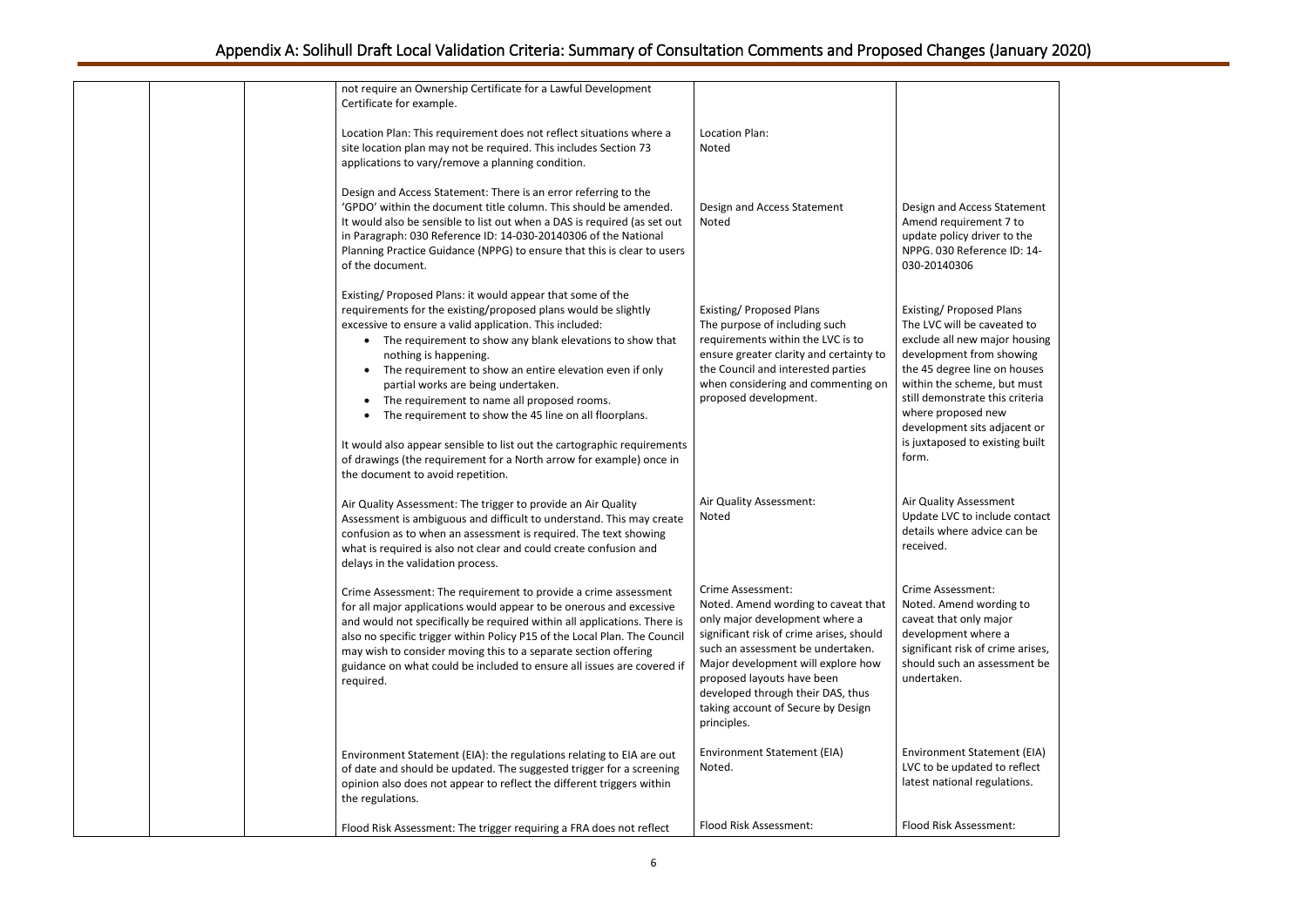| be updated to  |  |
|----------------|--|
| tional policy  |  |
|                |  |
| nce Policy P11 |  |
|                |  |
|                |  |
| Public Realm   |  |
|                |  |
|                |  |
| s needed.      |  |
|                |  |
|                |  |
|                |  |
|                |  |
|                |  |
|                |  |
|                |  |
|                |  |
| nent           |  |
| s needed.      |  |
|                |  |
|                |  |
|                |  |
|                |  |
| g Needs        |  |
|                |  |
| ct latest      |  |
|                |  |
|                |  |
|                |  |
| nt             |  |
| red.           |  |
|                |  |
|                |  |
|                |  |
| ess Plan       |  |
| s needed.      |  |
|                |  |
|                |  |
|                |  |
|                |  |
|                |  |
|                |  |
| tement         |  |
| s needed.      |  |
|                |  |
|                |  |
|                |  |
|                |  |
|                |  |
| ٠y             |  |
| s needed.      |  |
|                |  |
|                |  |
|                |  |
|                |  |
|                |  |
|                |  |
|                |  |
|                |  |
|                |  |

| the National Guidance (i.e. a site can be a major application but below<br>1ha in size and therefore would not require a FRA if it was within<br>Flood Risk 1). This should be updated to ensure there is no<br>inconsistency within National Policy.                                                                                                                                                            | Noted.                                                                                                                                                                                                                                                                                                    | This section will be updated to<br>reflect latest national policy<br>and shall reference Policy P11<br>of the SLP. |
|------------------------------------------------------------------------------------------------------------------------------------------------------------------------------------------------------------------------------------------------------------------------------------------------------------------------------------------------------------------------------------------------------------------|-----------------------------------------------------------------------------------------------------------------------------------------------------------------------------------------------------------------------------------------------------------------------------------------------------------|--------------------------------------------------------------------------------------------------------------------|
| Landscape and Public Realm Strategy: This information could<br>potentially be secured during the application or by a suitably worded<br>planning conditions and, as such, requiring information at validation<br>stage is overly onerous.                                                                                                                                                                        | Landscape and Public Realm Strategy<br>Acknowledged. However, landscape<br>and public realm strategies are highly<br>important in demonstrating how the<br>development assimilates into its<br>environment and further aids<br>consideration of biodiversity<br>offsetting.                               | Landscape and Public Realm<br>Strategy<br>No amendments needed.                                                    |
| Lighting Assessment: This information could be secured by a suitably<br>worded planning condition, or if necessary during the application<br>stage and as such requiring information at validation stage is overly<br>onerous.                                                                                                                                                                                   | Lighting Assessment.<br>Disagree. This requirement only<br>applies to significant new or amended<br>external lighting.                                                                                                                                                                                    | <b>Lighting Assessment</b><br>No amendments needed.                                                                |
| Meeting Housing Needs Assessment: Should be updated to reflect<br>latest Government policy.                                                                                                                                                                                                                                                                                                                      | <b>Meeting Housing Needs Assessment</b><br>Noted                                                                                                                                                                                                                                                          | <b>Meeting Housing Needs</b><br>Assessment<br>Update to reflect latest<br>national policy.                         |
| Noise Assessment: No policy basis for requiring a noise and vibration<br>impact assessment for all major development. Therefore overly<br>onerous.                                                                                                                                                                                                                                                               | <b>Noise Assessment</b><br>Noted. Policy P14 of the SLP provides<br>the policy provision for this                                                                                                                                                                                                         | Noise Assessment<br>No action required.                                                                            |
| Parking and Access Plan: There is no need to provide this as a<br>standalone document, and would cause delay in the validation<br>process.                                                                                                                                                                                                                                                                       | requirement and may only be<br>applicable in certain cases.<br>Parking and Access Plan<br>This requirement will be met where<br>parking and access is clearly defined<br>within layout plans.                                                                                                             | Parking and Access Plan<br>No amendments needed.                                                                   |
| Open Space Statement: The requirements for this document appear<br>to bring matters of planning policy into a Local Validation list and<br>impact upon what can be applied for.                                                                                                                                                                                                                                  | Open Space Statement<br>This document provides the evidence<br>needed to address Policy P20 of the<br>SLP and is therefore relevant to the<br>LVC document.                                                                                                                                               | Open Space Statement<br>No amendments needed.                                                                      |
| Structural Survey: There would appear to be no reason why a<br>structural survey should be required to supplement all applications<br>which involve the re-use of a building within a Green Belt location.<br>There is no National requirement for this or policy requirement within<br>National or Local Policy as set out within the table. The requirement<br>should be explicit in e.g. 'what an expert is'. | <b>Structural Survey:</b><br>The NPPF at paragraph 146 (d) states<br>that appropriate development in the<br>green belt includes the re-use of<br>buildings, provided that the buildings<br>are of permanent and substantial<br>construction. A Structural Survey will<br>provide evidence of whether this | <b>Structural Survey</b><br>No amendments needed.                                                                  |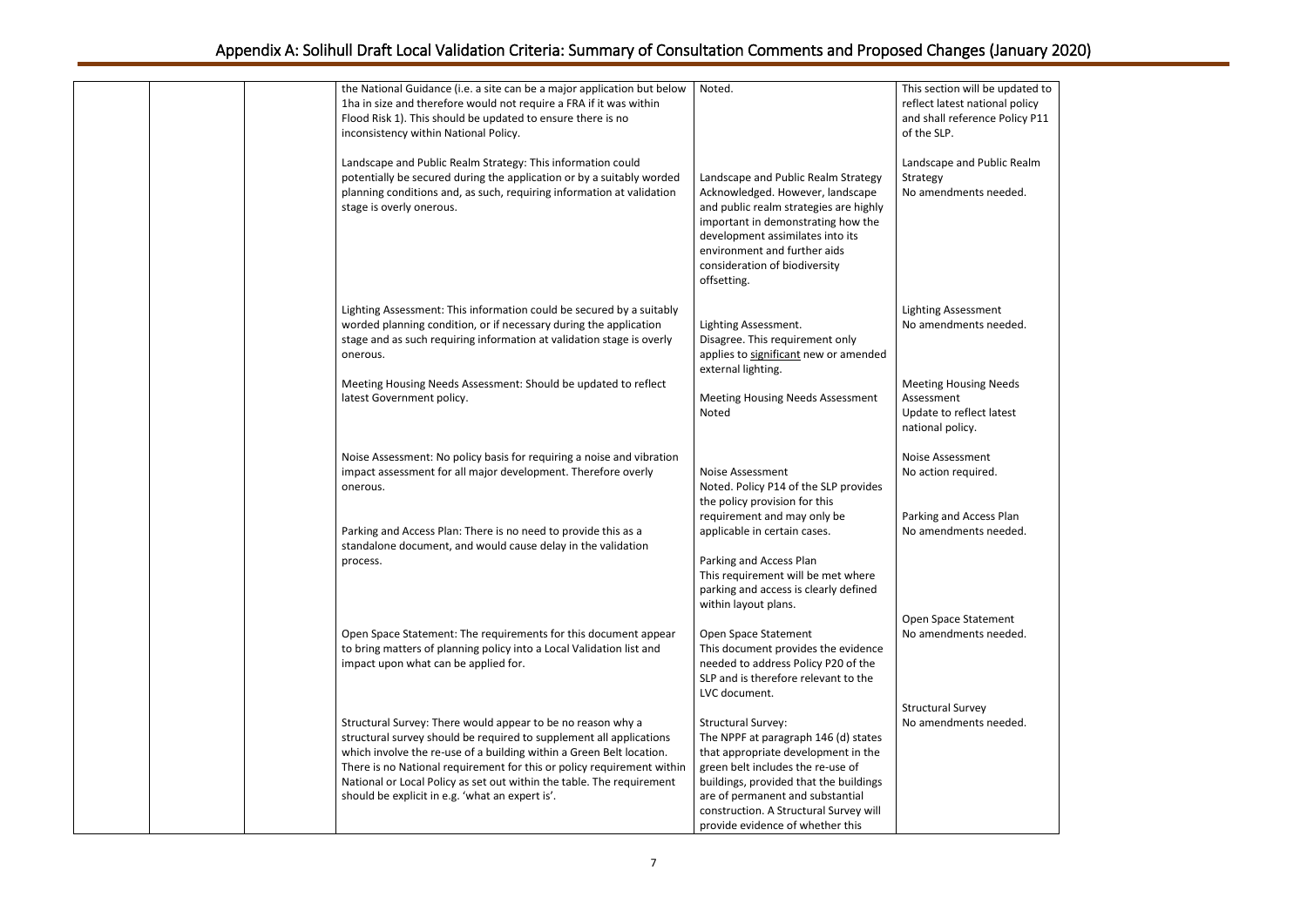| sment/<br>el Plan<br>endments to<br>t as stated                                                                                                                                                                                                                      |  |
|----------------------------------------------------------------------------------------------------------------------------------------------------------------------------------------------------------------------------------------------------------------------|--|
| front of Major<br>pment' at<br>of application<br>information'.                                                                                                                                                                                                       |  |
| 7. Crime                                                                                                                                                                                                                                                             |  |
| 17 to make<br>unter terrorism<br>ecurity<br>Assessment for<br>ent that affect<br>ings or<br>or those that<br>of people.<br>dvice on this is<br>aragraph 012<br>$3 - 012 -$<br>hyper link to<br>vded Places-<br>nical Issues'<br>2014<br>ferences to<br>lition in all |  |
|                                                                                                                                                                                                                                                                      |  |

|              |                                                                                              |            |                                                                                                                                                                                                                                                                                                                                                                                                                                                                                                                                                                                                                                             | policy test is met or not.                                                                                                                                                                                                                                                                                                                                                                                                           |                                                                                                                                                                                                                                                                                                                                                                                                                                                                                                            |
|--------------|----------------------------------------------------------------------------------------------|------------|---------------------------------------------------------------------------------------------------------------------------------------------------------------------------------------------------------------------------------------------------------------------------------------------------------------------------------------------------------------------------------------------------------------------------------------------------------------------------------------------------------------------------------------------------------------------------------------------------------------------------------------------|--------------------------------------------------------------------------------------------------------------------------------------------------------------------------------------------------------------------------------------------------------------------------------------------------------------------------------------------------------------------------------------------------------------------------------------|------------------------------------------------------------------------------------------------------------------------------------------------------------------------------------------------------------------------------------------------------------------------------------------------------------------------------------------------------------------------------------------------------------------------------------------------------------------------------------------------------------|
|              |                                                                                              |            | Transport Assessment/ Statement Travel Plan: There is no specific<br>trigger for when a transport assessment or transport statement is<br>required within national or local policy. Within para. 111 of the NPPF<br>it states that all developments that will generate significant amounts<br>of movement should provide a transport assessment or transport<br>statement. The Council should therefore evidence that their triggers<br>are in accordance within this national guidance and is not overly<br>onerous.                                                                                                                       | Transport Assessment/ Statement<br><b>Travel Plan</b><br>It is intended to reduce the threshold<br>of new dwellings to 20, rather than 50<br>for reason of sustainability criteria as<br>set out in Policies P7 and P8 of the<br>Solihull Local Plan. A number of<br>Neighbourhood Plans have also been<br>adopted post the SLP where such<br>requirements are also put in place.<br>The LVC therefore aligns policy<br>expectation. | Transport Assessment/<br>Statement, Travel Plan<br>Please note amendments to<br>this requirement as stated<br>above.                                                                                                                                                                                                                                                                                                                                                                                       |
|              |                                                                                              |            | Waste: Not all major developments will create 'significant volumes of<br>waste' as set out in NPPG para: 049 Reference ID: 20-049-20141016.<br>The Council should therefore evidence why all major planning<br>applications will need to provide this information to ensure that this<br>requirement is not overly onerous.                                                                                                                                                                                                                                                                                                                 | Waste:<br>Requirement 38 of the LVC is not<br>intended to apply to all development<br>proposals but caveats that this<br>requirement applies to development<br>that creates 'significant amount of<br>waste' thus in accordance with<br>NPPG para: 049 Reference ID: 20-049-<br>20141016                                                                                                                                             | Waste:<br>Add 'Certain' in front of Major<br>planning development' at<br>column 2 'Types of application<br>that require this information'.                                                                                                                                                                                                                                                                                                                                                                 |
| 8<br>(Email) | Tyler Parkes on<br>behalf of Chief<br>Constable of<br><b>West Midlands</b><br>Police (CCWMP) |            | Section 17. Crime Assessment- The CCWMP requests the introduction<br>that Major Applications and those with a significant risk of crime, or<br>fear of crime, to submit a Security Considerations Assessment to<br>reflect updated guidance in the PPG<br>The CCWMP further requests that applicants are required to refer to<br>the 'Secured by Design' Standards, 'Park Mark' standards and include<br>consideration of development maintenance in crime assessments to<br>further improve community safety, reduce crime, fear of crime and<br>anti-social behaviour and help create sustainable communities now<br>and into the future. | Requirement 17. Crime Assessment<br>Noted.<br>It is accepted that anti-terrorism<br>measures play an important part in<br>the design of new development.<br>Secured by Design standards are also<br>common place in consideration on<br>new development layouts. Both are<br>supported by national guidance and<br>Policy P15 and its supporting text of<br>the SLP.                                                                 | Requirement 17. Crime<br>Assessment<br>Amend Section 17 to make<br>reference to counter terrorism<br>measures and Security<br><b>Considerations Assessment for</b><br>major development that affect<br>higher risk buildings or<br>crowded spaces or those that<br>attract crowds of people.<br>Reference for advice on this is<br>made to NPPF paragraph 012<br>Reference ID: 53-012-<br>20190722 with hyper link to<br>'Protecting Crowded Places-<br>Design and Technical Issues'<br>Revised March 2014 |
| 9<br>(Email) | Open Spaces<br>Society                                                                       | <b>ALL</b> | References to the NPPF are from the 2012 edition and should be<br>updated to the current 2019 edition.                                                                                                                                                                                                                                                                                                                                                                                                                                                                                                                                      | Noted                                                                                                                                                                                                                                                                                                                                                                                                                                | Amend NPPF references to<br>reflect 2019 addition in all<br>cases.                                                                                                                                                                                                                                                                                                                                                                                                                                         |
|              |                                                                                              |            | Section 5 & 6 to include the requirement that Public Rights of Way are<br>shown on all Plans. Similarly, reference should be made to PRW within<br>the Design and Access Statement at Section 7.                                                                                                                                                                                                                                                                                                                                                                                                                                            | Noted                                                                                                                                                                                                                                                                                                                                                                                                                                |                                                                                                                                                                                                                                                                                                                                                                                                                                                                                                            |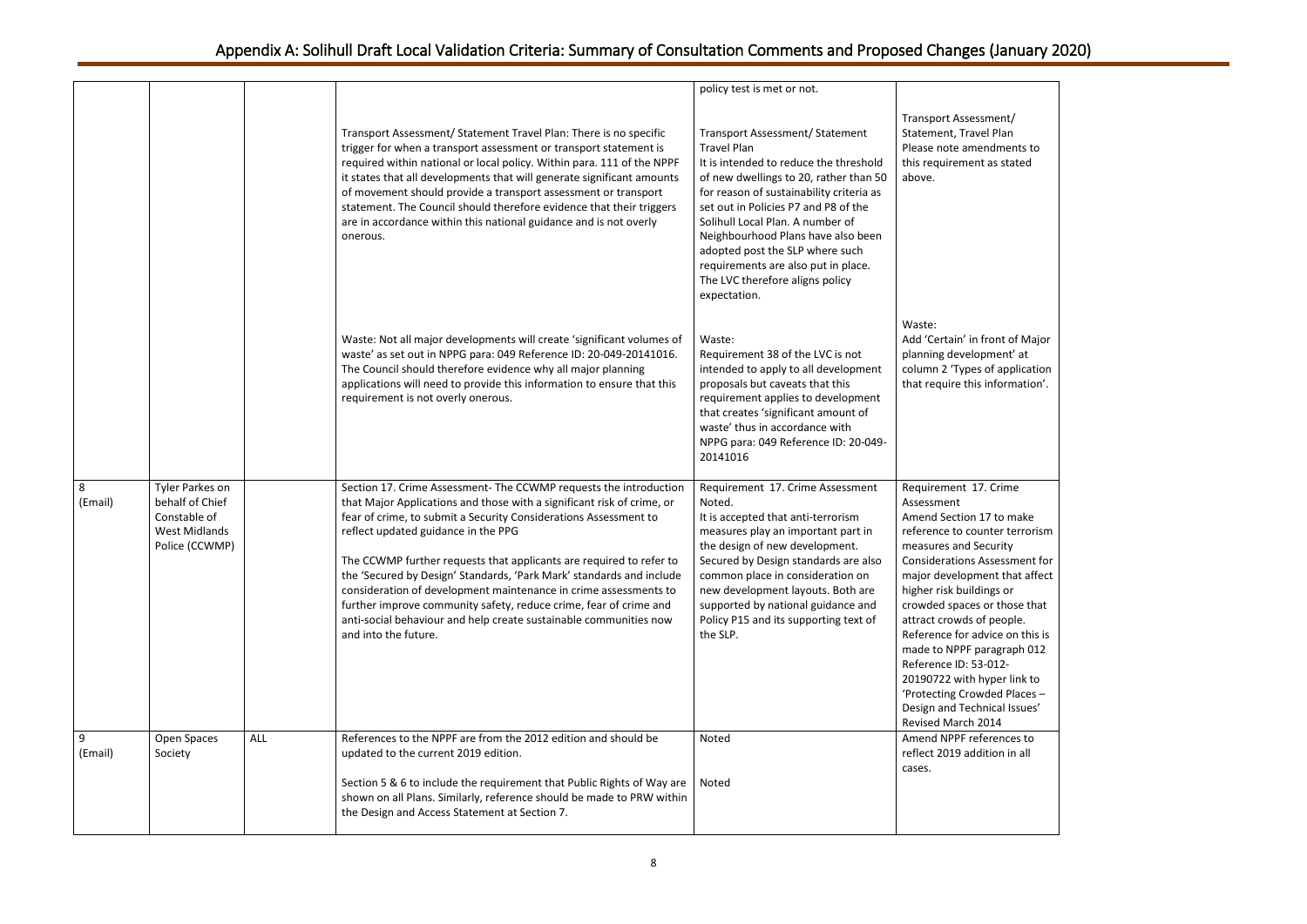|               |                                       | Section 29 Open Space. Update NPPF policy requirements to paras 96-<br>98. For Major Commercial development, open space can be a<br>resource in which visitors and staff relax. It would be appropriate to<br>ask for a definition of access arrangements from public and staff<br>areas.<br>Major residential development should include factual information on<br>the area of open space to be provided per dwelling or resident,<br>together with typical distances between the open space and dwelling<br>as well as facilities to be provided.<br>In addition, applicants should be asked for a clear statement as to<br>how the open spaces are to be maintained and preserved in<br>perpetuity.<br>Table 1 - suggest it is updated to cross reference previous section<br>numbering. | Noted. Commercial open space is<br>dealt with via Policy 15 and P20 of the<br>SLP.<br>Noted. Policy P20 requires POS<br>provision as a proportion of<br>population generation.                                                                                              |                                                                                                                                                                                                                                         |
|---------------|---------------------------------------|---------------------------------------------------------------------------------------------------------------------------------------------------------------------------------------------------------------------------------------------------------------------------------------------------------------------------------------------------------------------------------------------------------------------------------------------------------------------------------------------------------------------------------------------------------------------------------------------------------------------------------------------------------------------------------------------------------------------------------------------------------------------------------------------|-----------------------------------------------------------------------------------------------------------------------------------------------------------------------------------------------------------------------------------------------------------------------------|-----------------------------------------------------------------------------------------------------------------------------------------------------------------------------------------------------------------------------------------|
| 10<br>(Email) | Hampton In<br>Arden Society           | Section: Mandatory national information requirements<br>Suggested that reference be made to the applicant having considered<br>and taken account of any relevant neighbourhood development Plan<br>and that all reports and assessments are no more than 6 months old<br>Requirements 8, 9, 10<br>Under guidance column suggest that the existing and proposed plans<br>should be based on the same template and identical elevations to<br>enable clear and easy comparison.                                                                                                                                                                                                                                                                                                               | Noted.<br>8,9,10 Noted & accepted                                                                                                                                                                                                                                           | The Validation Criteria<br>introduction page shall be<br>updated to make reference to<br>Neighbourhood Plans.<br>Amend to make reference to<br>the use of identical templates<br>for presentation of existing<br>and proposed plans and |
|               |                                       | Requirement 34 (Travel Plan)<br>Suggest the number of dwellings in any residential development be<br>reduced to 20 as even this could potentially represent up to 60 vehicle<br>movements daily.                                                                                                                                                                                                                                                                                                                                                                                                                                                                                                                                                                                            | 34. Noted and accepted                                                                                                                                                                                                                                                      | elevations, therefore allowing<br>easy comparison.<br>34. Amendment accepted.                                                                                                                                                           |
|               |                                       | Requirement 35 (Tree/ Arboriculture Survey)<br>Suggest that all reports should not be more than 6 months old.                                                                                                                                                                                                                                                                                                                                                                                                                                                                                                                                                                                                                                                                               | 35. Other consultation comments<br>have been put forward on this topic<br>and merits further consideration, and<br>potentially consultation by the local<br>planning authority.                                                                                             | 35. For further consideration<br>outside of this current<br>consultation.                                                                                                                                                               |
| 11<br>(Email) | Solihull Tree<br><b>Wardens Group</b> | Tree valuations should be included in either the Design and Access<br>Statement (DAS) and/or Tree Arboriculture Survey;<br>Tree valuations should be made using the latest addition of CAVAT<br>(Capital Asset Valuation of Amenity Trees) and should be provided for<br>all trees affected by the proposal, or have been removed from the<br>development site in the 5 years prior to the application.<br>Suggested that percentage of tree canopy cover of the site is reported   Comments made will be reported to                                                                                                                                                                                                                                                                       | 35. Comments presented are noted.<br>Suggested changes sought by the<br>Solihull Tree Wardens group to the<br>local validation criteria are significant<br>and therefore fall outside the scope of<br>this consultation which sought<br>comments on 4 new topic areas only. | 35. Amendments rejected at<br>this point in time.                                                                                                                                                                                       |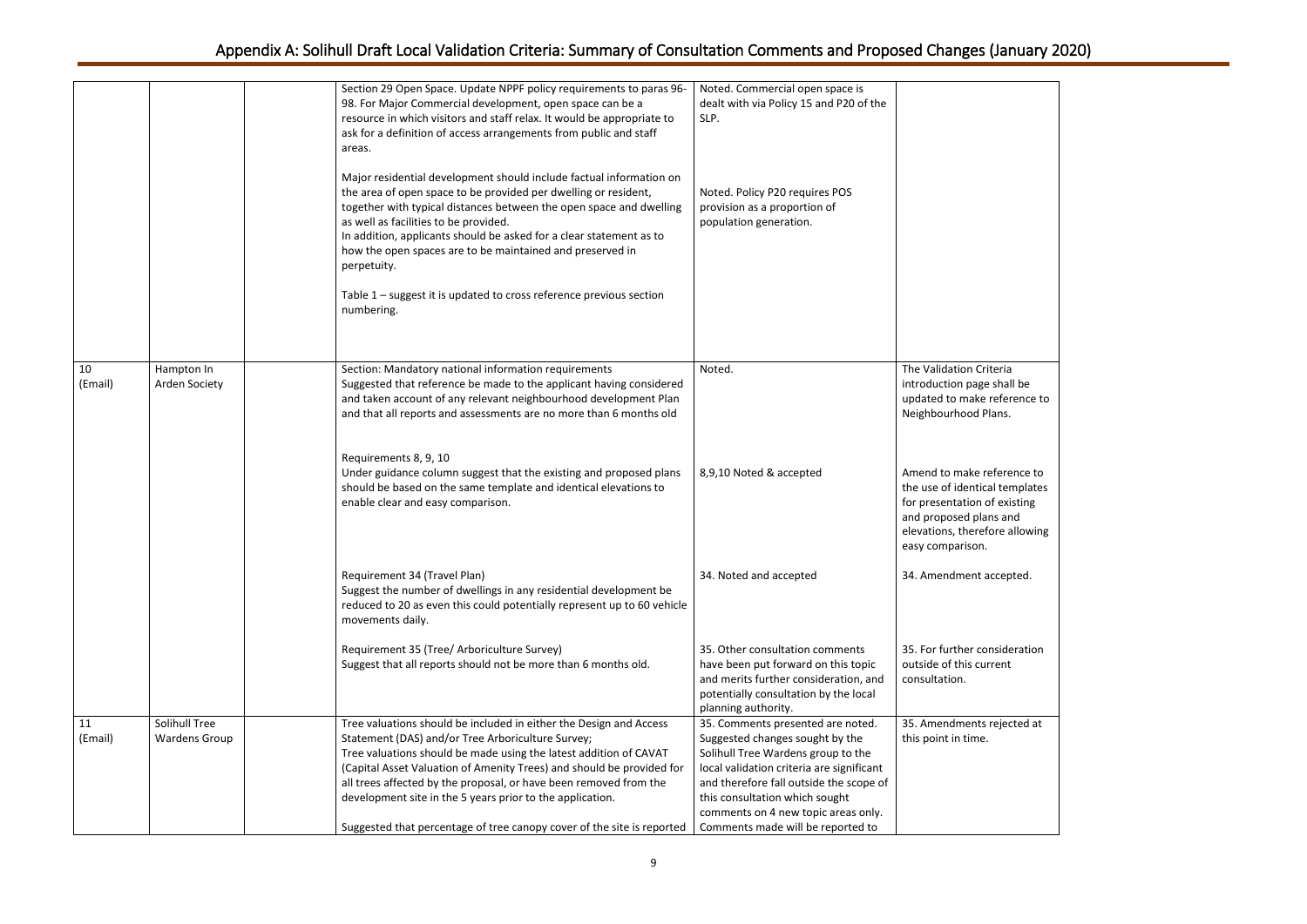le reference to  $\nu$ ith the plan  $\delta$  Grid North. shall be made

e shall be nce to the 45 be made om the House elines SPD.

rs from SLP.

re Survey. ed.

|               |                                  | in the DAS or Tree Arboriculture Survey and should relate to the<br>maximum tree canopy cover in the 5 years leading up to the<br>application submission. Statistics should include the overhang of tree                                                                                                                                                                                                                                                                                                                                                                                                                                                                                                                                                                                                                                                                  | the Solihull Policy team and can be<br>addressed through the Solihull Local<br>Plan Review.                                                                                                                                                                                                                                        |                                                                                                                 |
|---------------|----------------------------------|---------------------------------------------------------------------------------------------------------------------------------------------------------------------------------------------------------------------------------------------------------------------------------------------------------------------------------------------------------------------------------------------------------------------------------------------------------------------------------------------------------------------------------------------------------------------------------------------------------------------------------------------------------------------------------------------------------------------------------------------------------------------------------------------------------------------------------------------------------------------------|------------------------------------------------------------------------------------------------------------------------------------------------------------------------------------------------------------------------------------------------------------------------------------------------------------------------------------|-----------------------------------------------------------------------------------------------------------------|
|               |                                  | canopies (or formerly overhanging) from adjoining plots.<br>Planting schemes should consider quality and longevity rather than<br>simply number and should be assessed using a standardised<br>methodology.<br>Suggested that tree planting schemes in the DAS and the Landscape<br>and Public Realm strategy should be detailed to include locations,<br>sizes, species, growing conditions, maintenance strategies and space<br>limitations on canopy growth.<br>The description of the planting schemes should include projected<br>canopy cover after 30 years estimated using the submitted data and<br>the method approved by the planning authority.<br>Works on a protected tree suggest:<br>Photographs and clear descriptions should be included in the tree<br>works specification.<br>The subject tree should be clearly identified by submission of plans in |                                                                                                                                                                                                                                                                                                                                    |                                                                                                                 |
|               |                                  | accordance with the requirements laid down for the location plan and<br>the block/site plan.                                                                                                                                                                                                                                                                                                                                                                                                                                                                                                                                                                                                                                                                                                                                                                              |                                                                                                                                                                                                                                                                                                                                    |                                                                                                                 |
| 12<br>(Email) | <b>Balsall Parish</b><br>Council | 5. Location Plan. Should be referenced by a named road junction or a<br>point mark with the correct OS grid reference. The plan should be<br>orientated to OS Grid North. The preferred scale should be specified<br>as 1:2000; 1:5000 or 1:10,000                                                                                                                                                                                                                                                                                                                                                                                                                                                                                                                                                                                                                        | 5. Location Plan.<br>Noted and agreed, but to include<br>scales of 1:250 and 1:2500 as per the<br>National Validation Criteria as set out<br>in the NPPG<br>https://www.gov.uk/guidance/making<br>-an-application#Plans-and-drawings                                                                                               | 5. Location Plan<br>Amend to include<br>a North Arrow wi<br>orientated to OS<br>Preferred scales s<br>explicit. |
|               |                                  | 6. Block Site Plan. Preferred scale should be specified as 1:100; 1:200<br>1:500 or 1:1000<br>The explanation to the 45 degree rule could be clearer and taken from<br>the House Extensions Guidelines SPD.                                                                                                                                                                                                                                                                                                                                                                                                                                                                                                                                                                                                                                                               | 6. Noted and Agreed.                                                                                                                                                                                                                                                                                                               | 6. Preferred scale<br>included. Referer<br>degree line shall<br>clearer taking fro<br><b>Extensions Guide</b>   |
|               |                                  | 7. Design and Access Statement<br>Policies from the SLP and NPPF should be quoted within the DAS as no<br>policy drivers are cited.<br>For applications involving extensions there should be a statement of<br>the % increase in size to demonstrate compliance with the House<br>Extension Guidelines SPD and other policies where appropriate.                                                                                                                                                                                                                                                                                                                                                                                                                                                                                                                          | 7. Design and Access Statement<br>Accept Policy drivers should be added<br>from the SLP.<br>% increase is a guide only, and is only<br>one aspect considered when assessing<br>extensions with size of curtilage,<br>separation from dwellings and design<br>being other aspects of consideration.<br>Therefore proposal rejected. | 7. DAS<br>Add policy driver                                                                                     |
|               |                                  | Tree valuations should be included in either the Design and Access<br>Statement (DAS) and/or Tree Arboriculture Survey;<br>Tree valuations should be made using the latest addition of CAVAT<br>(Capital Asset Valuation of Amenity Trees) and should be provided for<br>all trees affected by the proposal, or have been removed from the                                                                                                                                                                                                                                                                                                                                                                                                                                                                                                                                | Comments relating to tree surveys are<br>to be considered outside the scope of<br>this consultation.                                                                                                                                                                                                                               | <b>Tree Arboricultur</b><br>No action require                                                                   |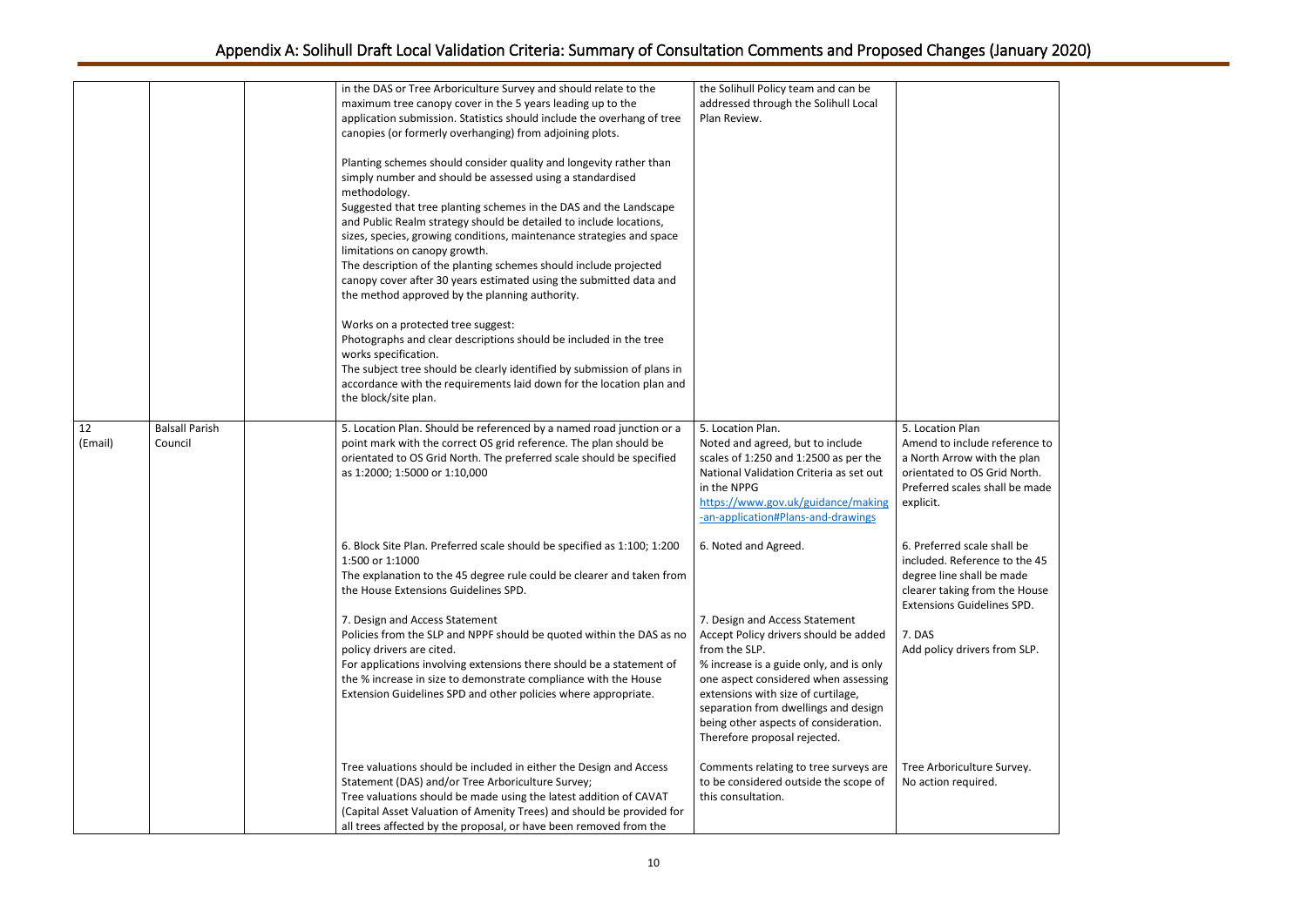| development site in the 5 years prior to the application.                                                                                                                                                                                                                                                                                                                                                                                                                                                                                                                                                                                                                                                                                                                                                              |                                                                                                                                      |                                                                                                                                                                                                                                                 |
|------------------------------------------------------------------------------------------------------------------------------------------------------------------------------------------------------------------------------------------------------------------------------------------------------------------------------------------------------------------------------------------------------------------------------------------------------------------------------------------------------------------------------------------------------------------------------------------------------------------------------------------------------------------------------------------------------------------------------------------------------------------------------------------------------------------------|--------------------------------------------------------------------------------------------------------------------------------------|-------------------------------------------------------------------------------------------------------------------------------------------------------------------------------------------------------------------------------------------------|
| Suggested that percentage of tree canopy cover of the site is reported<br>in the DAS or Tree Arboriculture Survey and should relate to the                                                                                                                                                                                                                                                                                                                                                                                                                                                                                                                                                                                                                                                                             |                                                                                                                                      |                                                                                                                                                                                                                                                 |
| maximum tree canopy cover in the 5 years leading up to the<br>application submission.                                                                                                                                                                                                                                                                                                                                                                                                                                                                                                                                                                                                                                                                                                                                  |                                                                                                                                      |                                                                                                                                                                                                                                                 |
| A replanting scheme for the site showing how the % tree cover of the<br>site will be restored to a value determined for that locality by the<br>planning authority within 30 years of the date of planning approval<br>using standardised methodology that takes account of the proposed<br>species, soil, space, shading etc.                                                                                                                                                                                                                                                                                                                                                                                                                                                                                         |                                                                                                                                      |                                                                                                                                                                                                                                                 |
| 8, 9, 10 Existing and Proposed Elevations; Floor Plans and Site Levels.<br>Recognisable scale is not a good definition and should be changed to<br>'recognised scale' or 'common scale'. Better to state preferred scales<br>explicitly. Preferred scales should be specified as 1:50 1:100 or 1:200<br>with details at 1:1 1:5 1:10 or 1:20<br>Sections 8 &9 could be combined into a single section.                                                                                                                                                                                                                                                                                                                                                                                                                 | 8,9,10<br>Comments accepted as above.                                                                                                | 8, 9, 10<br>Amendments to I<br>line with commer                                                                                                                                                                                                 |
| Elevations must be shown in orthographic projection. Additional<br>perspective drawings may be provided to assist interpretation of<br>general appearance and streetscene.<br>Important dimensions should be marked and stated on the drawings.                                                                                                                                                                                                                                                                                                                                                                                                                                                                                                                                                                        | Orthographic projection rejected as<br>above.<br>Dimensions accepted as above.                                                       |                                                                                                                                                                                                                                                 |
| Essential dimensions would include: overall lengths, depth of an<br>extension from the original wall; ridge height; height to eaves;<br>distance to boundary or adjacent structure. Existing and Proposed<br>plans should be placed adjacent to each other on the same sheet or if<br>shown on separate sheets the layout should be the same so that<br>corresponding views are shown in the same position.                                                                                                                                                                                                                                                                                                                                                                                                            |                                                                                                                                      |                                                                                                                                                                                                                                                 |
| Section 17. Crime Assessment. Suggest this requirement is extended<br>to include other commercial premises, for example banks, jewellers,<br>premises selling alcohol, bookmakers.                                                                                                                                                                                                                                                                                                                                                                                                                                                                                                                                                                                                                                     | 17. Crime assessment.<br>The existing LVC only provides take<br>away as one example and is therefore<br>not exclusive or exhaustive. | 17. Crime assessr<br>No action require                                                                                                                                                                                                          |
| Section 18. Ecological/Geological Assessment<br>(Biodiversity/Geodiversity)<br>Geodiversity is not indicated in the list of relevant development types.<br>There should be an appropriate reference to sites of geological<br>interest or resource value.<br>In relation to habitats, relevant developments should include anything<br>that could harm wildlife migration - on or below the surface, through<br>water, or in the air (e.g. bats). (Wildlife corridors are stated as<br>essential in 10.4.6 of the Local Plan.)<br>The Assessment should include a description of mitigation measures<br>to improve the permeability for wildlife of extensive fencing,<br>continuous lines of buildings, or new roadways. Provisions such as<br>gaps or tunnels for wildlife, or green pathways, should be detailed in | Section 18. Ecological/Geological<br>Assessment<br>(Biodiversity/Geodiversity)<br>Noted.                                             | Section 18.<br>Ecological/Geolog<br>Assessment<br>(Biodiversity/Gec<br>It is proposed to<br>LVC with guidanc<br>relevant guidance<br>Circular 06/2005<br>and Geological Co<br><b>Statutory Obligat</b><br>their impact with<br>planning system. |

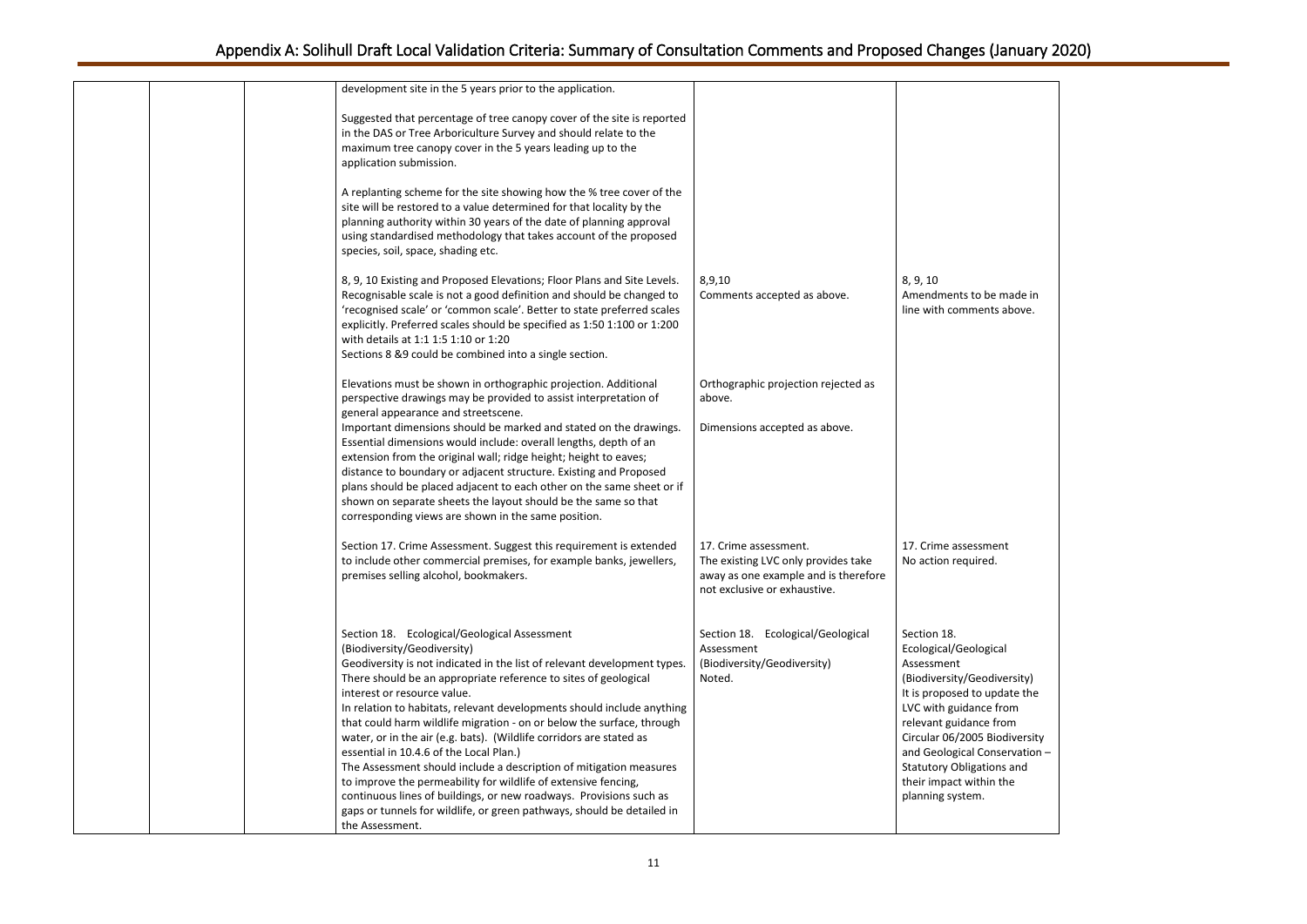sessment pe updated to

|  | Section 20 Flood Risk Assessment<br>The reference to "development sites larger than 1 ha" is misleading.<br>The local experience is that heavy rainfall can cause flooding issues<br>irrespective of the Flood Zone.<br>Policy P11 has no size limit and states "All new development shall<br>incorporate sustainable drainage systems, unless it is shown to be<br>impractical to do so".                                              | 20. Flood Risk Assessment<br>Noted.                                                                                                     | 20. Flood Risk Assessment<br>This section will be updated to<br>reflect latest national policy<br>and shall reference Policy P11<br>of the SLP.                                                                                                                               |
|--|-----------------------------------------------------------------------------------------------------------------------------------------------------------------------------------------------------------------------------------------------------------------------------------------------------------------------------------------------------------------------------------------------------------------------------------------|-----------------------------------------------------------------------------------------------------------------------------------------|-------------------------------------------------------------------------------------------------------------------------------------------------------------------------------------------------------------------------------------------------------------------------------|
|  | Section 21 Heritage Statement<br>The definition "Any application affecting heritage assets or their<br>setting" is open to misinterpretation.<br>In terms of "setting", many factors of size, style, and topography are<br>involved, and a Heritage Statement should be required whenever a<br>proposed development (or external lighting therefrom) and a heritage<br>asset are, together, visible from one or more public viewpoints. | Requirement 21 Heritage<br>Statement<br>Noted. Further guidance will be<br>included to demonstrate what is<br>meant by 'setting'.       | Requirement 21 Heritage<br>Statement<br>It is proposed to update the<br>LVC making reference to<br>Historic England's good<br>practice advice in Planning<br>Note 3.<br>https://historicengland.org.uk<br>/images-<br>books/publications/gpa3-<br>setting-of-heritage-assets/ |
|  | Section 24 Lighting Assessment<br>The word "significant" with regard to external lighting is undefined.<br>Although difficult to define, the test should be whether lighting from<br>the development spills beyond the site boundary. If any external light<br>source projects light beyond the site boundary, then a Lighting<br>Assessment should be required.<br>Section 31 Structural Survey                                        | Requirement 24 Lighting<br>Assessment<br>The comments received make no<br>additional points to that already<br>provided within the LVC. | Requirement 24 Lighting<br>Assessment<br>No action required.                                                                                                                                                                                                                  |
|  | When Permitted Development rights are being invoked for the re-use<br>of a building within a Green Belt location, the Structural Survey should<br>demonstrate that the restrictions are being complied with.<br>As an example, the Permitted Development restrictions of Class Q do<br>not permit the installation or replacement of the floor. Applicants<br>should be advised a full planning application would be required.          | Requirement 31 Structural Survey<br>Noted.                                                                                              | Requirement 31 Structural<br>Survey<br>The draft LVC will be updated<br>to make clear Class Q<br>requirements.                                                                                                                                                                |
|  | Section 38 Waste Audit<br>The phrase "flatted development below the majors' threshold" is<br>unclear.                                                                                                                                                                                                                                                                                                                                   | Requirement 38 Waste Audit<br>Noted                                                                                                     | Requirement 38 Waste<br>Audit<br>Flatted amended.                                                                                                                                                                                                                             |
|  |                                                                                                                                                                                                                                                                                                                                                                                                                                         |                                                                                                                                         |                                                                                                                                                                                                                                                                               |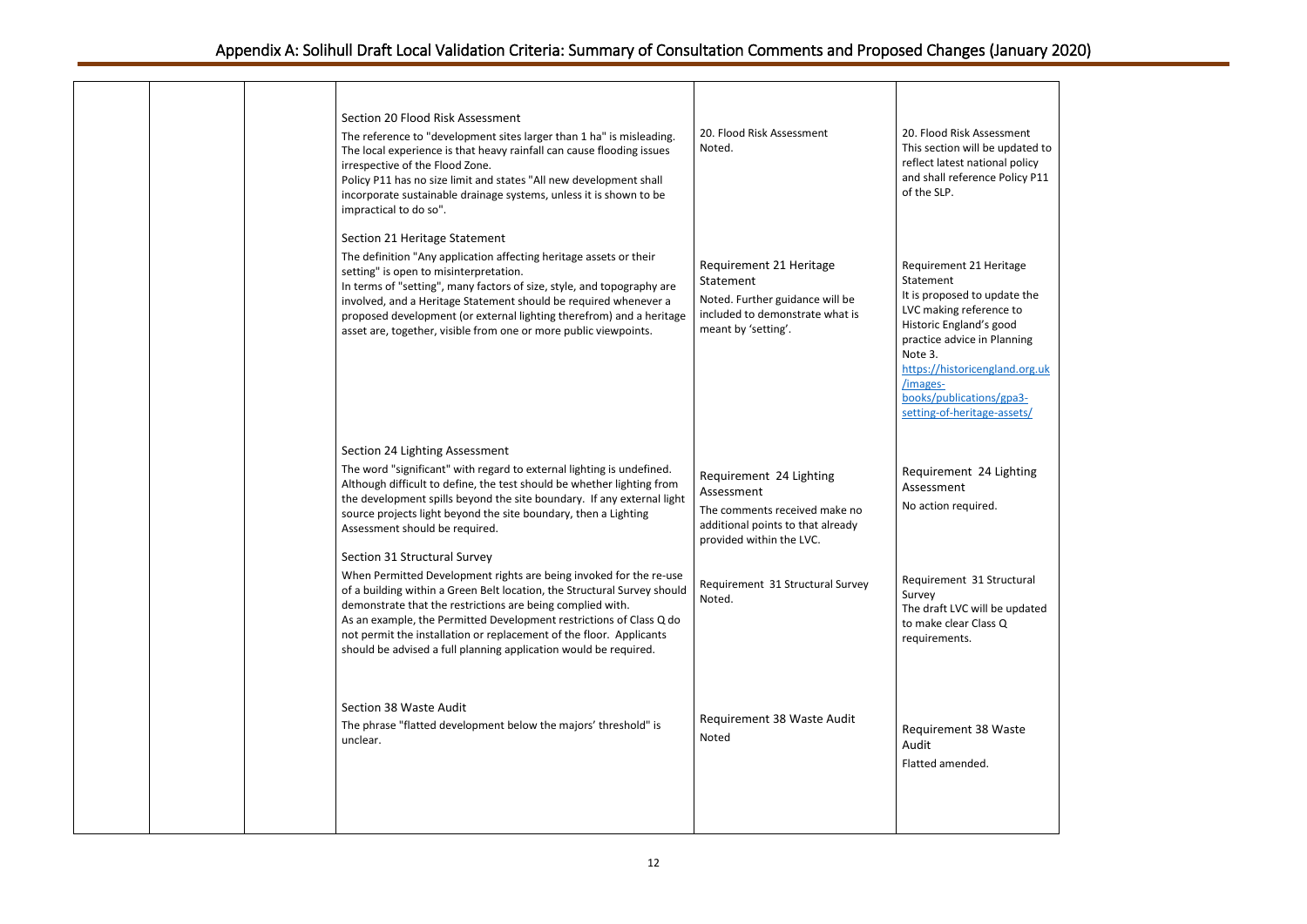| $\overline{d}$ and dealt |
|--------------------------|
|                          |
|                          |
|                          |
|                          |
|                          |
|                          |
|                          |
|                          |
|                          |
|                          |
|                          |
|                          |
|                          |
|                          |
|                          |
|                          |
|                          |
|                          |
|                          |
| d and dealt              |
|                          |
| d and dealt              |
|                          |
|                          |
|                          |
| d and dealt              |
|                          |
|                          |
|                          |
|                          |
|                          |
|                          |
|                          |
|                          |
|                          |
|                          |
|                          |
| - Transport              |
|                          |

| 13<br>(Email)       | <b>Berkswell Parish</b><br>Council                       | Support submission of Balsall Parish Council.<br>In addition: -<br>Clear requirements for plans and elevations accompanying<br>$\bullet$<br>planning applications.<br>More information it the DAS for which reference to relevant<br>policies should assist the applicant. The statement should<br>include specific, numerical information on the change of floor<br>area in a proposal and on trees that are affected or proposed<br>to be planted. There should be corresponding changes to a<br>tree arboriculture survey.<br>Clarity about the need for assessment relating to aerodrome<br>$\bullet$<br>safeguarding; agricultural workers dwellings and crime.<br>Applicants should be made more aware about what might<br>impact on biodiversity and geodiversity<br>Flood Risk assessment - requirements to align with SLP Policy<br>P11.<br>Situations requiring heritage assessment and or lighting<br>$\bullet$<br>assessments should be defined more tightly.<br>Clearer indication of the restrictions on the development<br>permitted by Class Q in relation to the requirement to a<br>structural survey for the re-use of the building in the Green<br>Belt. | Comments noted and dealt with as<br>above.                                                                             | Comments noted and dealt<br>with as above.                                                                             |
|---------------------|----------------------------------------------------------|------------------------------------------------------------------------------------------------------------------------------------------------------------------------------------------------------------------------------------------------------------------------------------------------------------------------------------------------------------------------------------------------------------------------------------------------------------------------------------------------------------------------------------------------------------------------------------------------------------------------------------------------------------------------------------------------------------------------------------------------------------------------------------------------------------------------------------------------------------------------------------------------------------------------------------------------------------------------------------------------------------------------------------------------------------------------------------------------------------------------------------------------------------------------------|------------------------------------------------------------------------------------------------------------------------|------------------------------------------------------------------------------------------------------------------------|
| 14<br>(Email)       | Hampton in<br>Arden Parish<br>Council                    | Repeats points made by Hampton in Arden Society, as above.                                                                                                                                                                                                                                                                                                                                                                                                                                                                                                                                                                                                                                                                                                                                                                                                                                                                                                                                                                                                                                                                                                                   | Comments noted and dealt with as<br>above.                                                                             | Comments noted and dealt<br>with as above.                                                                             |
| 15<br>(Email)<br>16 | <b>KDBH</b><br>Neighbourhood<br>Forum<br><b>Highways</b> | Section 10 Existing and Proposed site level drawings (NEW). This is<br>welcomed. It should also include cross sections across sites to include<br>adjoining land, not just buildings should be clearly set out in the<br>criteria.<br>34. Travel Plan. The requirement should be reduced so they apply to<br>residential developments of more than 20 houses rather than 50<br>houses. This would be consistent with the recently made KDBH<br>neighbourhood plan, which defines larger residential developments as<br>more than 20 houses.<br>The proposal to deal with Travel Plans for smaller developments by<br>condition or within the transport statement is not acceptable.<br>It is noted that this is not consistent with the KDBH Neighbourhood<br>Plan.<br>The LVC should be updated to include the requirement for a<br>Community Access Statement in connection with large scale<br>residential developments that generate the need for community<br>facilities (as considered within the KDBH NF Plan).<br>Requirement 33 - Transport Assessment/ Transport Statement                                                                                         | Comments noted and dealt with as<br>above.<br>Comments noted and dealt with as<br>above.<br>Requirement 33 - Transport | Comments noted and dealt<br>with as above.<br>Comments noted and dealt<br>with as above.<br>Requirement 33 - Transport |
|                     |                                                          |                                                                                                                                                                                                                                                                                                                                                                                                                                                                                                                                                                                                                                                                                                                                                                                                                                                                                                                                                                                                                                                                                                                                                                              |                                                                                                                        |                                                                                                                        |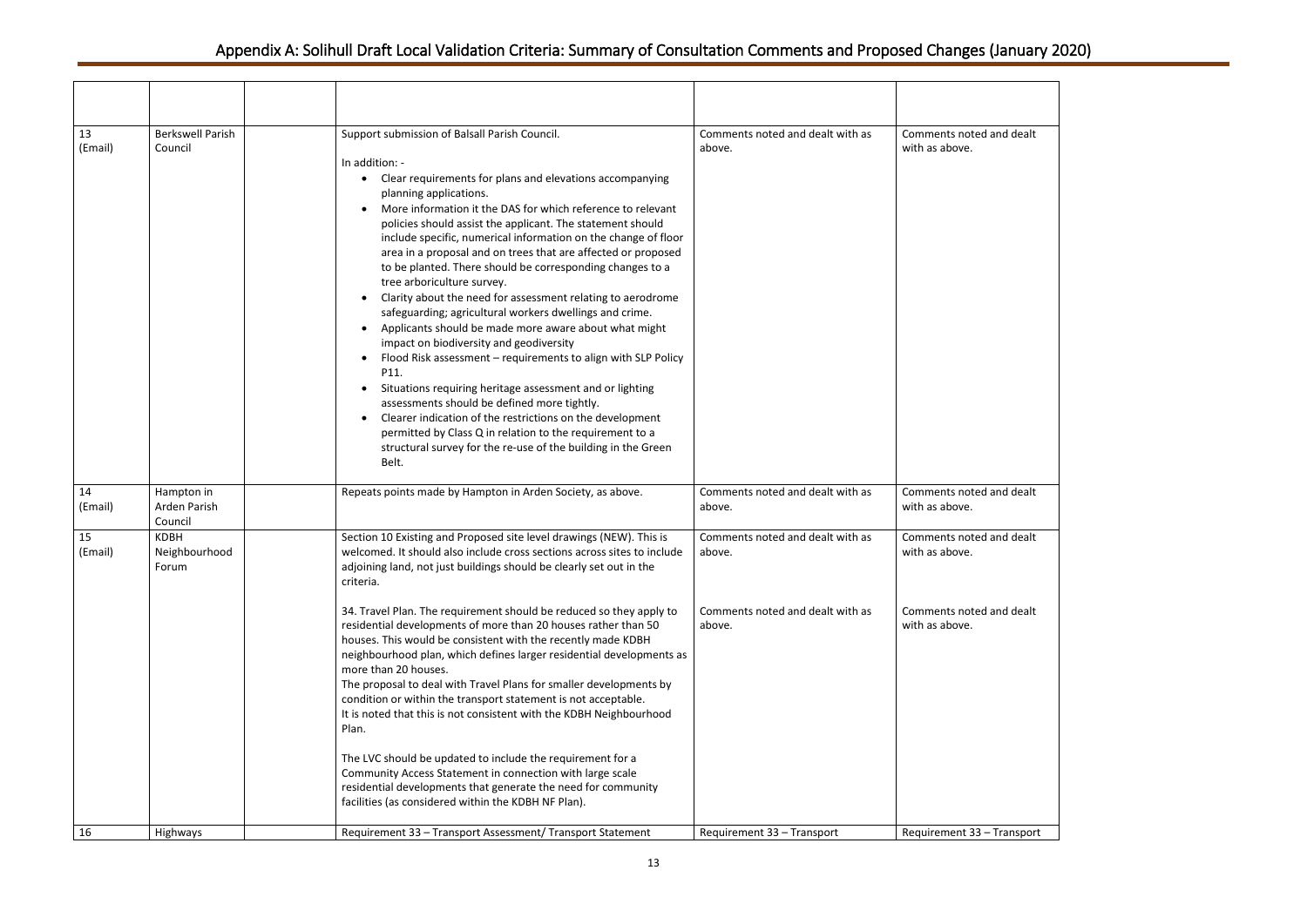| (Email)       | England                                                                        |                                                    | Update policy driver to 'DfT Circular 02/2013 Strategic Road Network<br>and the delivery of sustainable development'<br>DfT 2007 'Guidance on Transport Assessments' is now withdrawn and<br>has been superseded by transport evidence bases in plan making.                                                                                                                                    | Assessment/ Transport Statement<br>Noted and to be amended to bring up<br>to date with latest policy. | Assessment/Transport<br>Statement<br>Noted and to be amended to<br>bring up to date with latest<br>policy. |
|---------------|--------------------------------------------------------------------------------|----------------------------------------------------|-------------------------------------------------------------------------------------------------------------------------------------------------------------------------------------------------------------------------------------------------------------------------------------------------------------------------------------------------------------------------------------------------|-------------------------------------------------------------------------------------------------------|------------------------------------------------------------------------------------------------------------|
| 17<br>(Email) | <b>Historic England</b>                                                        |                                                    | Requirement 5 & 6 - Site Location and Block Plans<br>Recommend that these sections highlight the need for site location<br>and block plans to be to a metric scale and that suitable scales are<br>suggested for the avoidance of doubt and in the interests of the<br>Historic Environment so that distances between a planning application<br>site and heritage assets and setting are clear. | Requirement 5 & 6 - Site Location and<br><b>Block Plans</b><br>Noted.                                 | Requirement 5 & 6 - Site<br><b>Location and Block Plans</b><br>Noted.                                      |
|               |                                                                                |                                                    | Requirement 7 - Design and Access Statement<br>It is recommended that criteria (c) relating to heritage assets includes<br>reference to "significance" instead of, or as well as, 'character' and<br>'distinctiveness' to ensure there is cohesion of terminology between<br>this requirement and that of Section 21 Heritage Statement and the<br>NPPF.                                        | Requirement 7 - Design and Access<br>Statement<br>Noted and amended accordingly.                      | Requirement 7 - Design and<br><b>Access Statement</b><br>Noted and amended<br>accordingly.                 |
|               |                                                                                |                                                    | Requirement 21 Heritage Statement<br>The references to GPA3: Setting and the Historic Landscape<br>Characterisation information is welcomed.                                                                                                                                                                                                                                                    | Requirement 21 Heritage Statement<br>Noted.                                                           | Requirement 21 Heritage<br>Statement<br>No action required.                                                |
| 18            | HS2 Ltd                                                                        | All                                                | HS2 Ltd has no comments to make.                                                                                                                                                                                                                                                                                                                                                                | Comments noted                                                                                        | No amendments required.                                                                                    |
| (Email)       |                                                                                |                                                    |                                                                                                                                                                                                                                                                                                                                                                                                 |                                                                                                       |                                                                                                            |
| 19<br>(Email) | Conservation,<br>Landscape,<br><b>Urban Design</b><br>and Ecology<br>team SMBC | 7 (DAS); 10; 15;<br>18; 21; 23; 29;<br>31; 35; 36; | Comments made identify areas where policy drivers have changed<br>and must be updated. In some cases, changes of terminology are<br>identified to keep a pace with latest guidance and policy.                                                                                                                                                                                                  | Comments noted                                                                                        | Amendments to be made in<br>accordance with comments.                                                      |